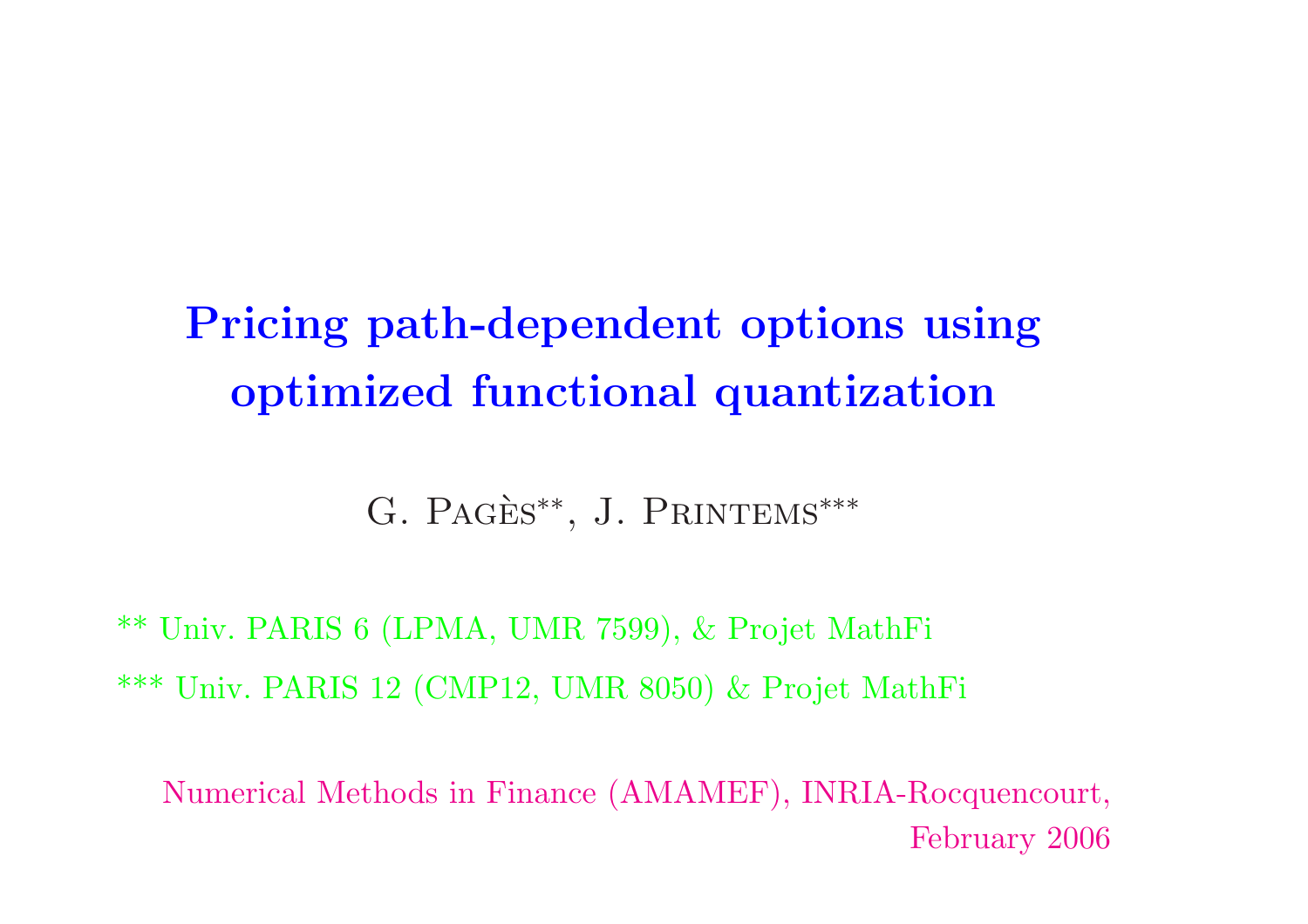# **What is (quadratic) Functional Quantization ?**

 $\triangleright X : \Omega \longrightarrow H, (H, ( | . | ) )$  separable Hilbert space  $\mathbb{E}|X|^2<+\infty.$ 

 $\triangleright$  When  $H = \mathbb{R}$ ,  $\mathbb{R}^d \equiv$  Vector Quantization of a random vector X.

 $\triangleright$  When  $H = L^2([0, T], dt) =: L$  $\frac{2}{T}$   $\equiv$  Functional Quantization of a  $\text{process } X = (X_t)_{t \in [0,T]}.$ 

Discretization of the path space  $H = L^2([0, T], dt)$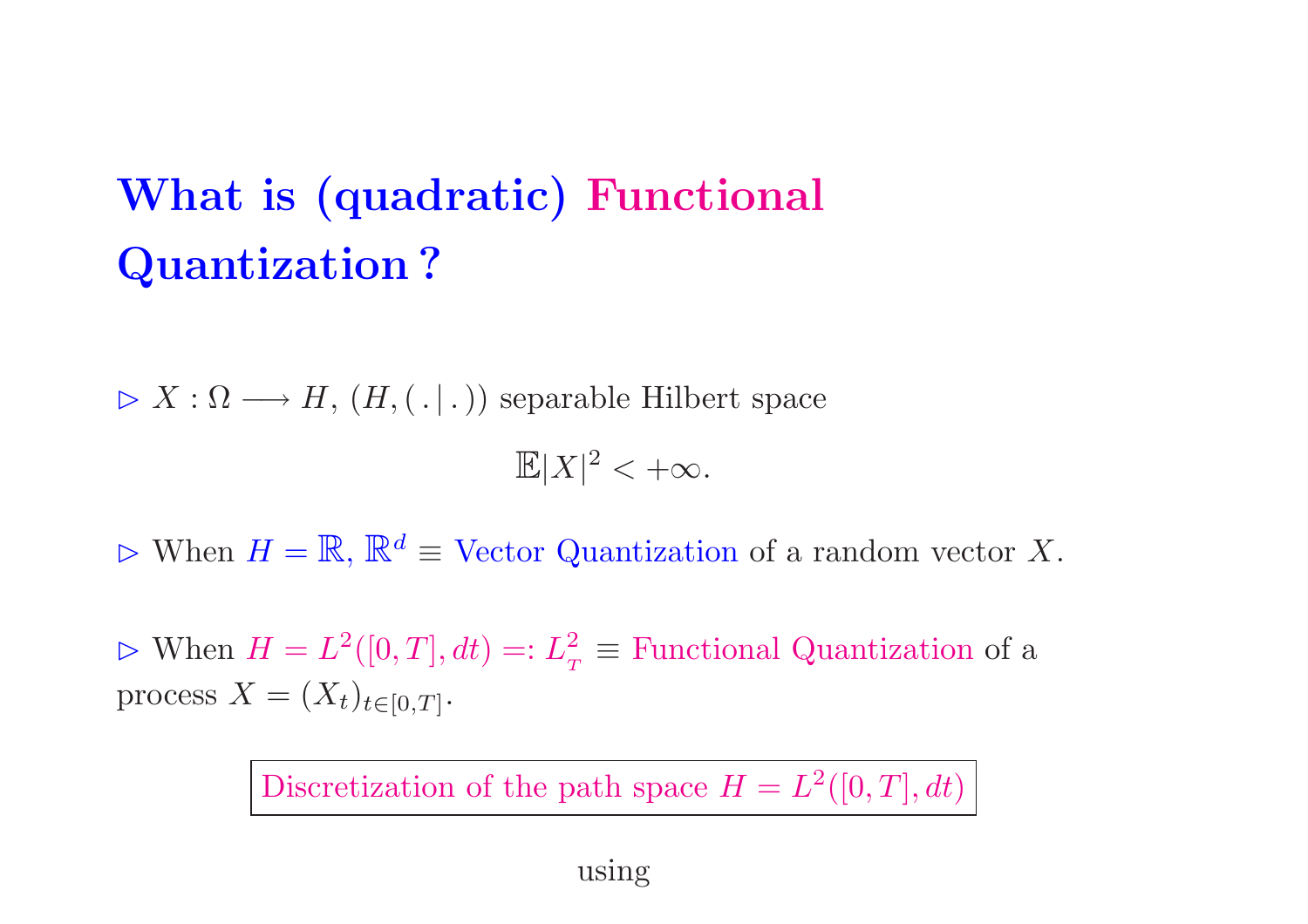*<sup>N</sup>*-quantizer (or *<sup>N</sup>*-codebook or *<sup>N</sup>*-quantization grid) :

$$
\alpha := \{\alpha_1, \dots, \alpha_N\} \subset L^2_T.
$$

 $\triangleright$  Discretization by  $\alpha$ -quantization

$$
X \rightsquigarrow \widehat{X}^{\alpha} : \Omega \rightarrow \alpha := \{\alpha_1, \dots, \alpha_N\}.
$$

$$
\widehat{X}^{\alpha}:=\mathrm{Proj}_{\alpha}(X)
$$

where

 $\text{Proj}_{\alpha}$  denotes the projection on  $\alpha$  following the nearest neigbour rule.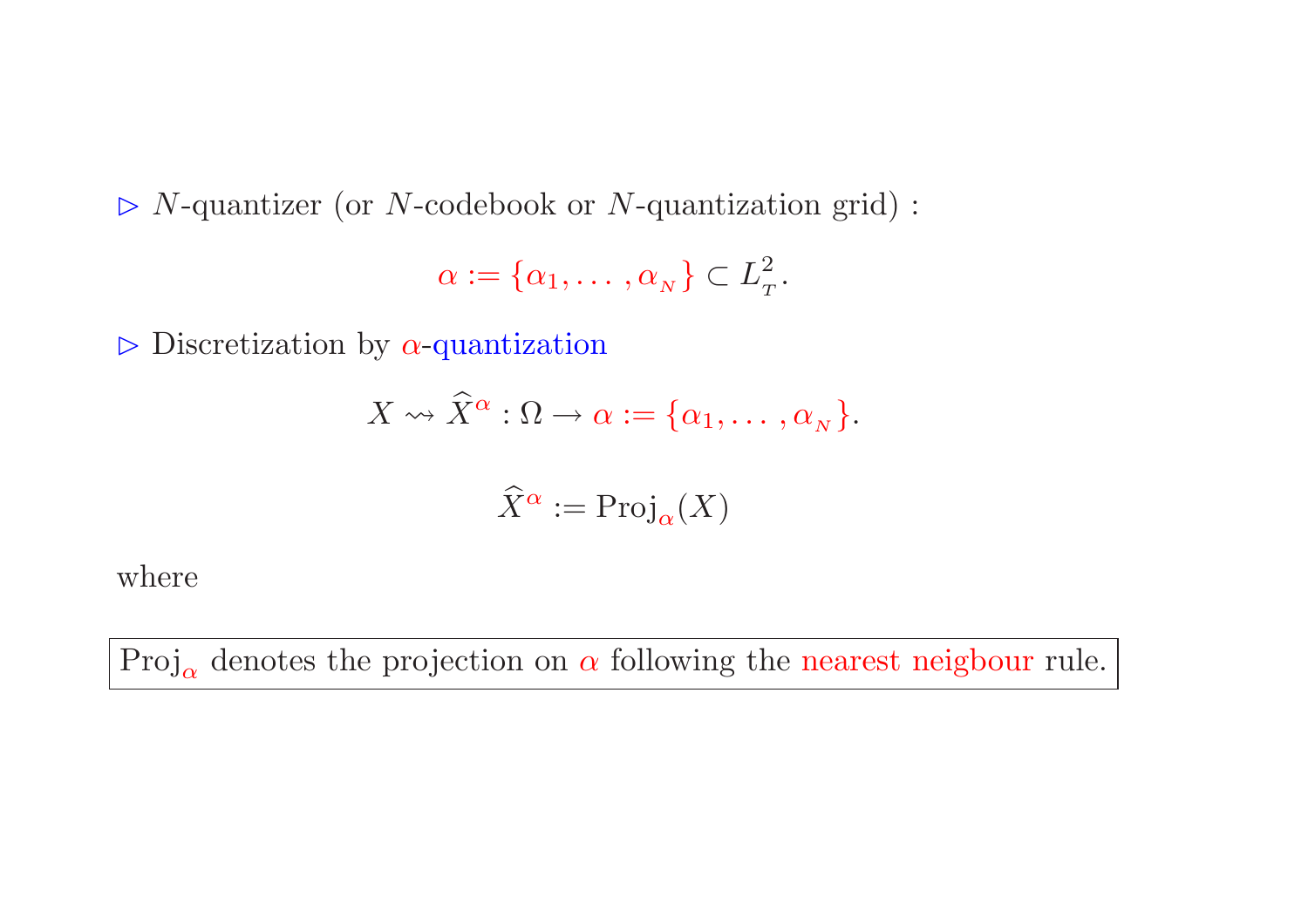$\mathbf{Q}\text{UESTION}: \mathbf{What\ do\ we\ know\ about}\ X-\widehat{X}$  $X^{\alpha}$  and  $X$ ᄉ *α* **?**

 Pointwise induced erreur : for every *<sup>ω</sup>*<sup>∈</sup> Ω  $|X(\omega) - \widehat X|$  $\frac{\alpha(\omega)}{H} = \operatorname{dist}_H (X(\omega), \Gamma_x) = \min_{1 \leq i \leq N} |X(\omega) - \alpha_i|_H$ 

 $\triangleright$  Mean induced error (or quantization quadratic error) :

$$
||X - \widehat{X}^{\alpha}||_2^2 = \mathbb{E}\left(\min_{1 \le i \le N} |X - \alpha_i|_H^2\right)
$$

 $\triangleright$  Distribution of X ᄉ *x* : weights associated to each *<sup>x</sup><sup>i</sup>*

$$
\mathbb{P}(\widehat{X}^{\alpha} = \alpha_i) = \mathbb{P}(X \in C_i(\alpha)), \qquad i = 1, \dots, N
$$

where  $C_i(\alpha)$  denotes the Voronoi cell of  $x_i$  (w.r.t.  $\alpha$ ) defined by

$$
C_i(\alpha) := \left\{ \xi \in H : |\xi - \alpha_i|_H = \min_{1 \leq j \leq N} |\xi - \alpha_j|_H \right\}.
$$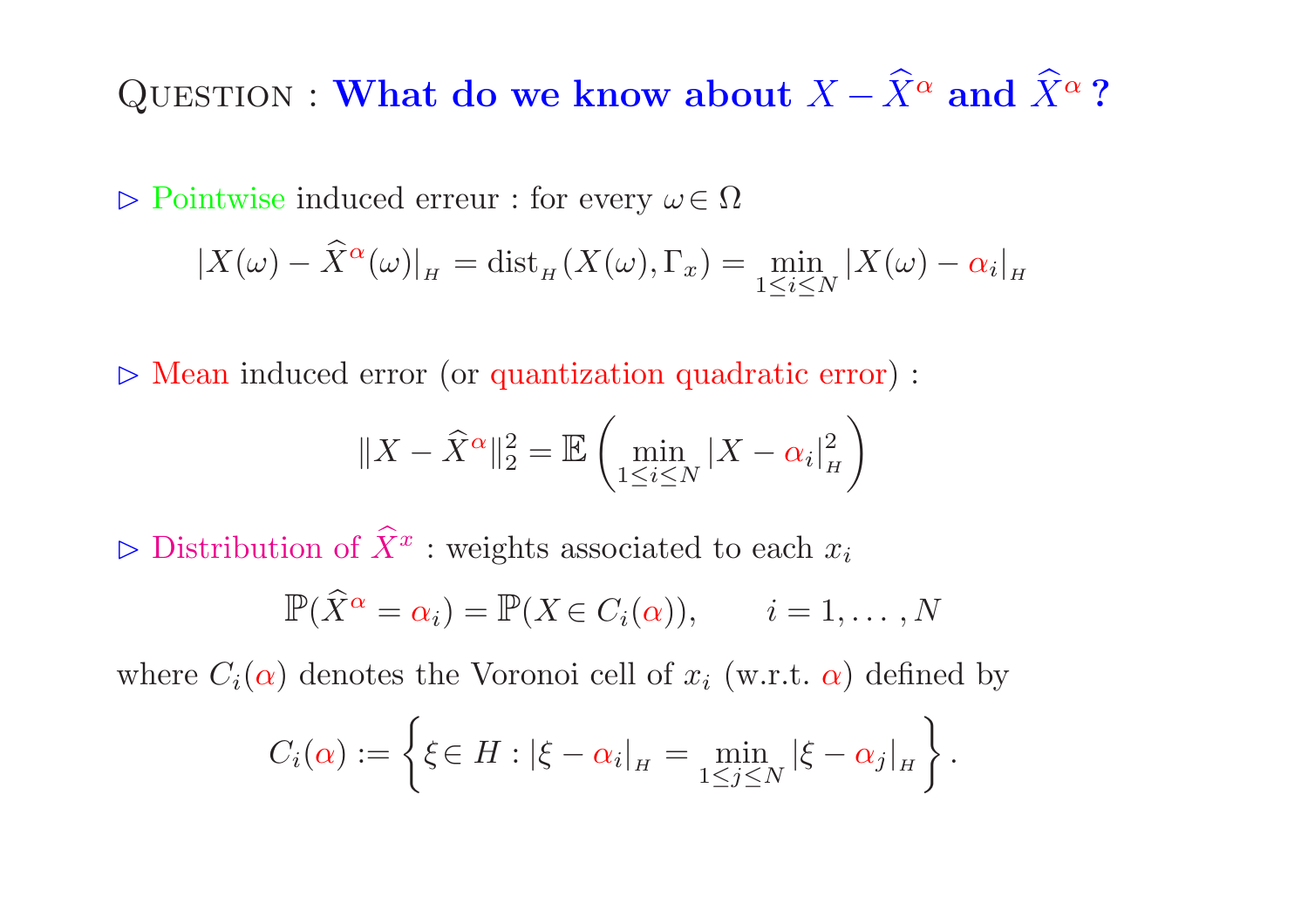#### **Optimal (Quadratic) Quantization**

The distorsion (square of the quantization error)

$$
D_N^X : H^N \longrightarrow \mathbb{R}_+
$$
  
\n
$$
\alpha = (\alpha_1, ..., \alpha_N) \longrightarrow ||X - \widehat{X}^{\alpha}||_2^2 = \mathbb{E} \left( \min_{1 \le i \le N} |X - \alpha_i|_H^2 \right)
$$

- Lipschitz continuous for the norm-topolgy
- –l.s.c for the weak topology

One shows by induction on *N* that

*D*  $\frac{X}{N}$  reaches a minimum at an (optimal) quantizer of full size N

If  $N=1$ , the optimal 1-quantizer is  $(\mathbb{E} X)$  and the induced error is  $\sigma(|X|_H)$ .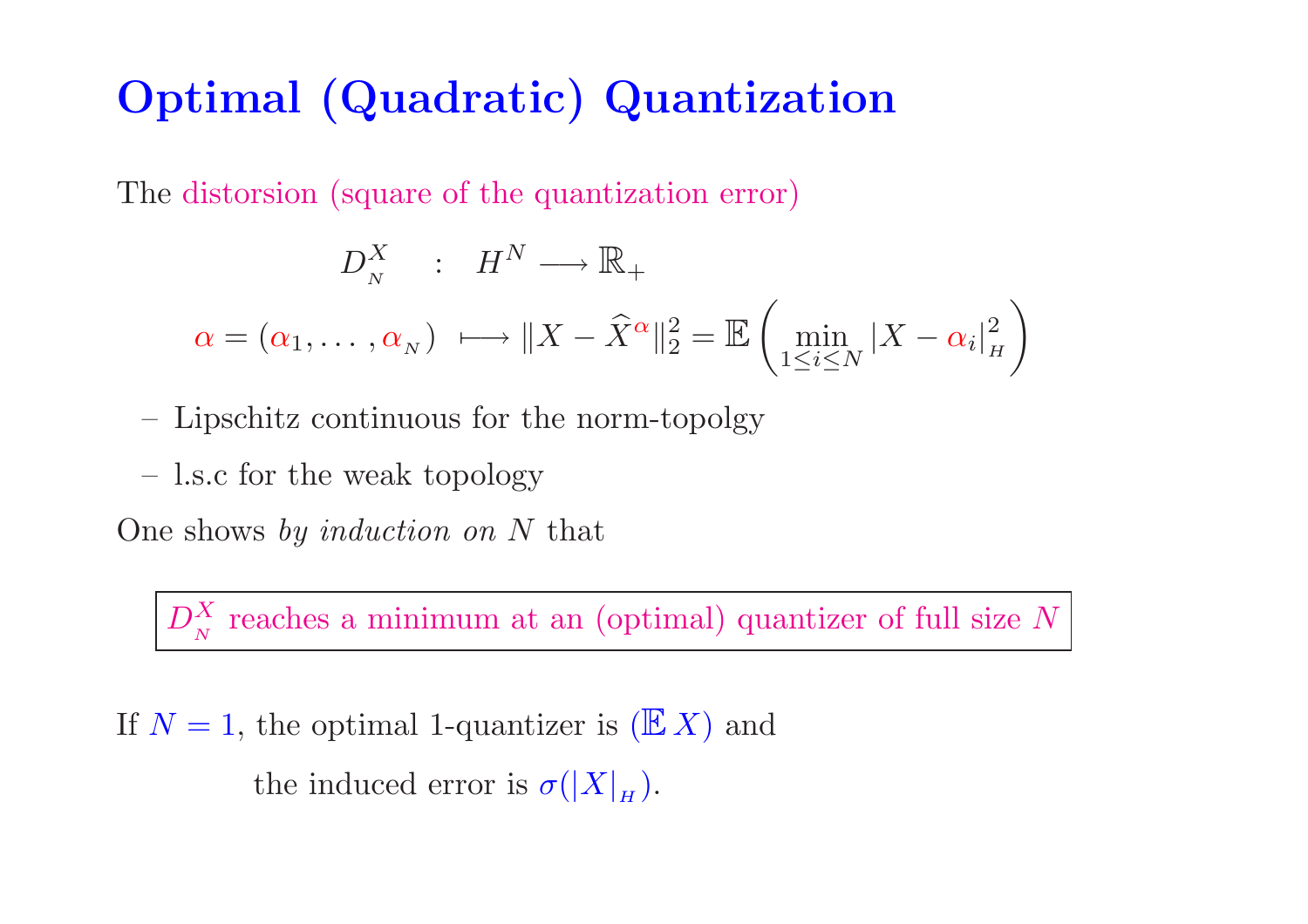#### **Stationary Quantizers**

 The distorsion *D*  $\frac{X}{N}$  is differentiable at the full size *N*-codebooks  $\alpha$ and

$$
\nabla D_N^X(\alpha) = 2\left(\int_{C_i(\alpha)} (\alpha_i - \xi) \mathbb{P}_X(d\xi)\right)_{1 \leq i \leq N} = 2\left(\mathbb{E}(\widehat{X}^{\alpha} - X) \mathbf{1}_{\{\widehat{X}^{\alpha} = x_i\}}\right)_{1 \leq i \leq N}
$$

 Definition : If *α* ⊂ *H N* is a zero of  $\nabla D$  $\frac{X}{N}(\alpha)$ , then  $\alpha$  is a stationary quantizer .

$$
\nabla D_N^X(\alpha) = 0 \quad \Longleftrightarrow \quad \widehat{X}^\alpha = \mathbb{E}\left(X \mid \widehat{X}^\alpha\right)
$$

 $\mathrm{since}$ 

$$
\sigma(\widehat{X}^{\alpha}) = \sigma(\{X \in C_i(\alpha)\}, i = 1, \dots, N)
$$

 $\triangleright$  An optimal quantizer  $\alpha$  is stationary (hence first moment of X and  $\widehat{X}$  coincide).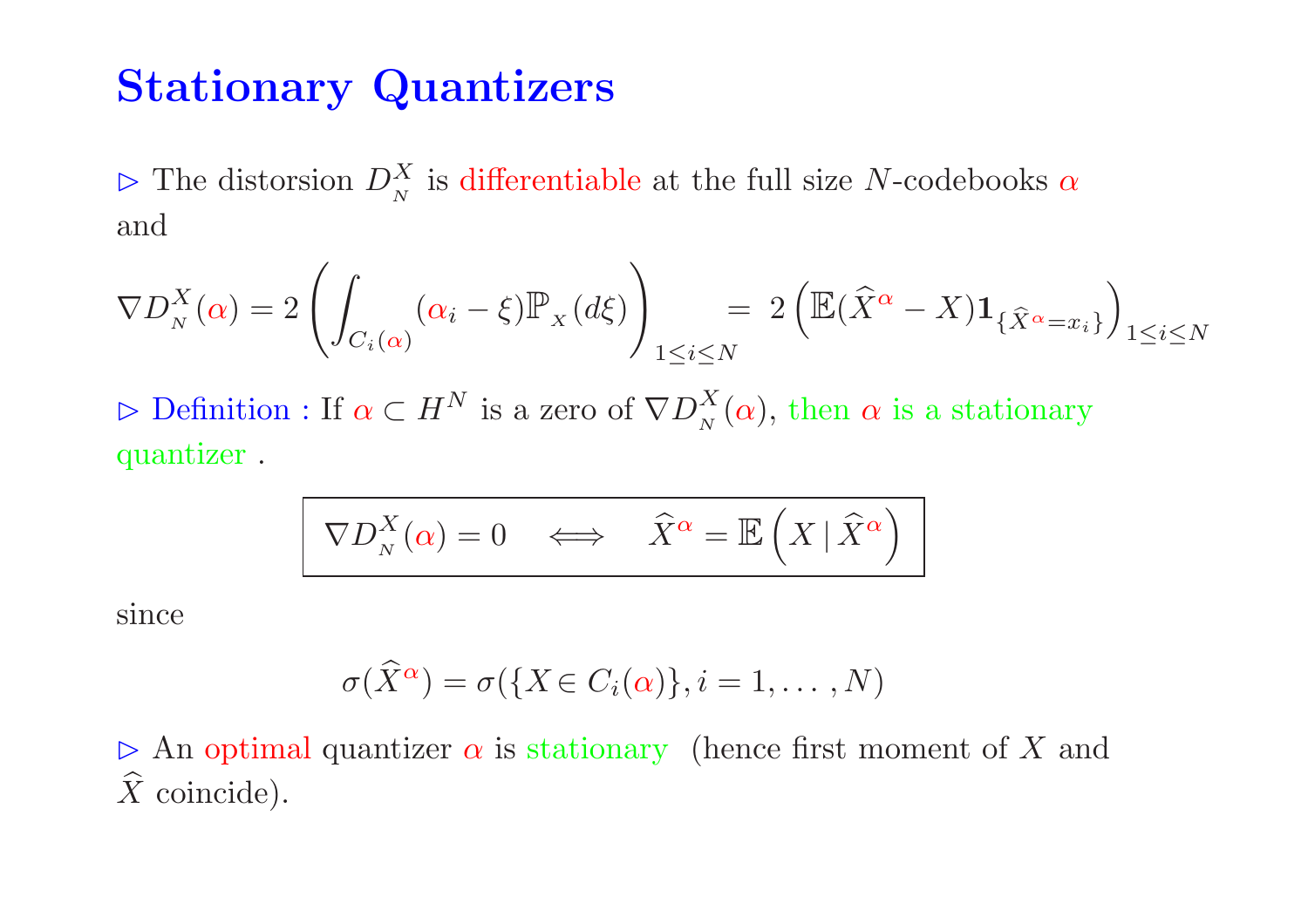#### $\bf{Quantization\ rate\ in\ }H=\mathbb{R}$ *d*

 $\triangleright$  THEOREM (Zador and al., of 1963 à 2000) Let  $X \in L^{2+}(\mathbb{P})$  and  $\mathbb{P}_{\scriptscriptstyle{X}}(d\xi) = \varphi(\xi)\,d\xi.$  If  $(\alpha^{N,*})$  $\big|_{N\geq 1}$  is optimal then

$$
\|X - \widehat{X}^{\alpha^{N,*}}\|_{2} \sim \widetilde{J}_{2,d} \times \left(\int_{\mathbb{R}^d} \varphi^{\frac{d}{d+2}}(u) du\right)^{\frac{1}{d} + \frac{1}{2}} \times \frac{1}{N^{\frac{1}{d}}} \quad \text{as} \quad N \to +\infty.
$$

The true value of *J*  $\widetilde{\phantom{m}}$  $\alpha_{2,d}$  is unknown for  $d\geq 3$  but

$$
\widetilde{J}_{2,d} \sim \sqrt{\frac{d}{2\pi e}} \approx \sqrt{\frac{d}{17,08}}
$$
 as  $d \to +\infty$ .

CONCLUSION : For every N the same rate as with "naive"  $\boldsymbol{p}$  product-grids for the  $U([0,1]^d)$ *f* distribution with  $N = m$  $d$  points + the best constant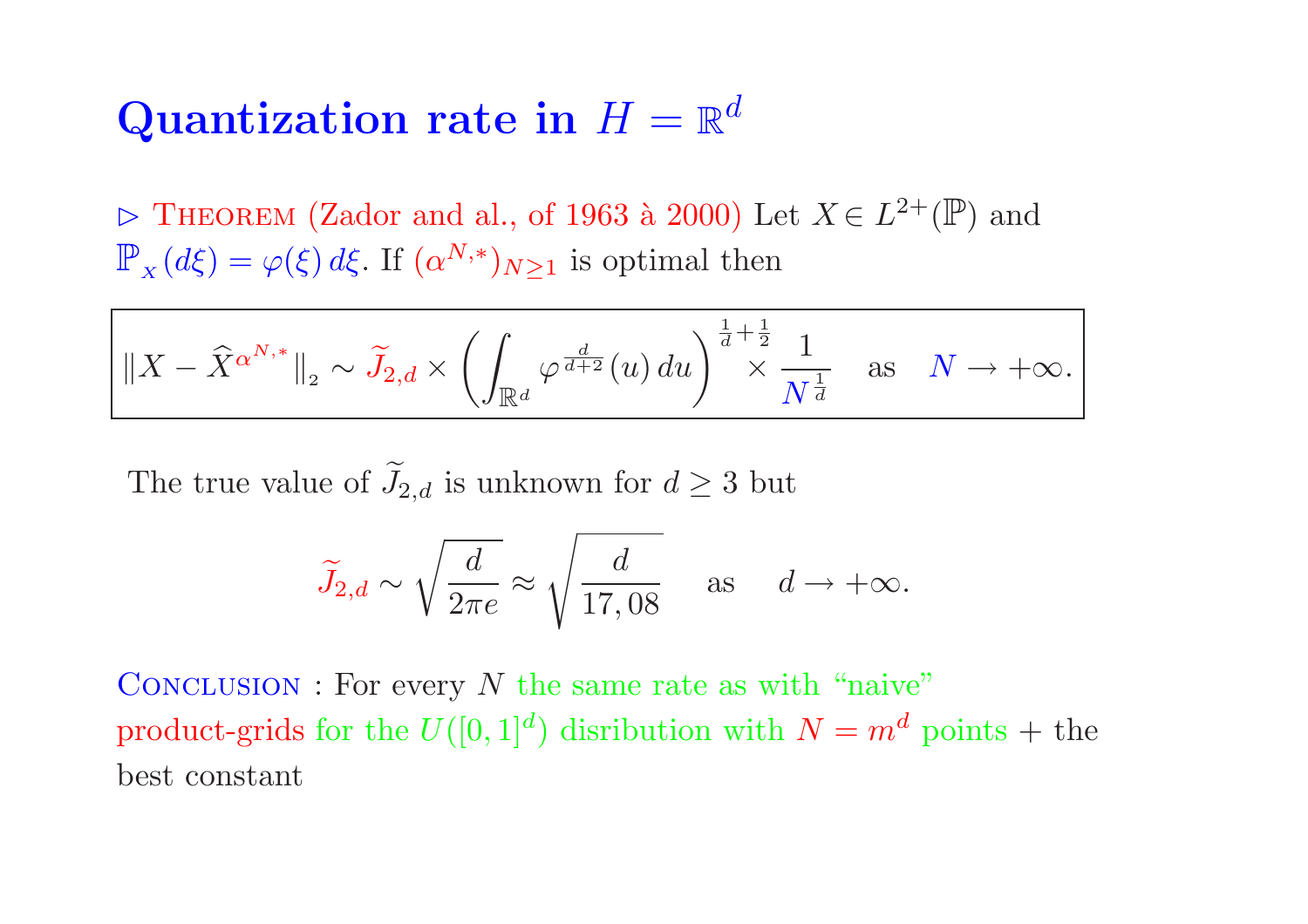#### **The** 1**-dimension** ...

 $\triangleright$  THEOREM  $H = \mathbb{R}$ . If  $\mathbb{P}_X(d\xi) = \varphi(\xi) d\xi$  with  $\log f$  concave, then  $\forall N \geq 1, \qquad \text{argmin} D_N^X = \{x^{(N)}\}$ 

Examples : The normal distribution, the gamma distributions, etc.

$$
\triangleright \text{ Voronoi cells}: C_i(x) = [x_{i-\frac{1}{2}}, x_{i+\frac{1}{2}}[, \ x_{i+\frac{1}{2}} = \frac{x_{i+1} + x_i}{2}.
$$
\n
$$
\triangleright \nabla D_N^X(x) = 2 \left( \int_{x_{i-\frac{1}{2}}}^{x_{i+\frac{1}{2}}} (x_i - \xi) \varphi(\xi) d\xi \right) \text{ and the Hessian}
$$
\n
$$
\nabla^2 D_N^X(x) = \dots \text{ only uses } \varphi \text{ and } \int_0^x \xi \varphi(\xi) d\xi
$$

 $\triangleright$  If  $X \sim \mathcal{N}(0, 1)$  : only  $\mathrm{erf}(x)$  and  $e^{-\frac{x^2}{2}}$  are involved.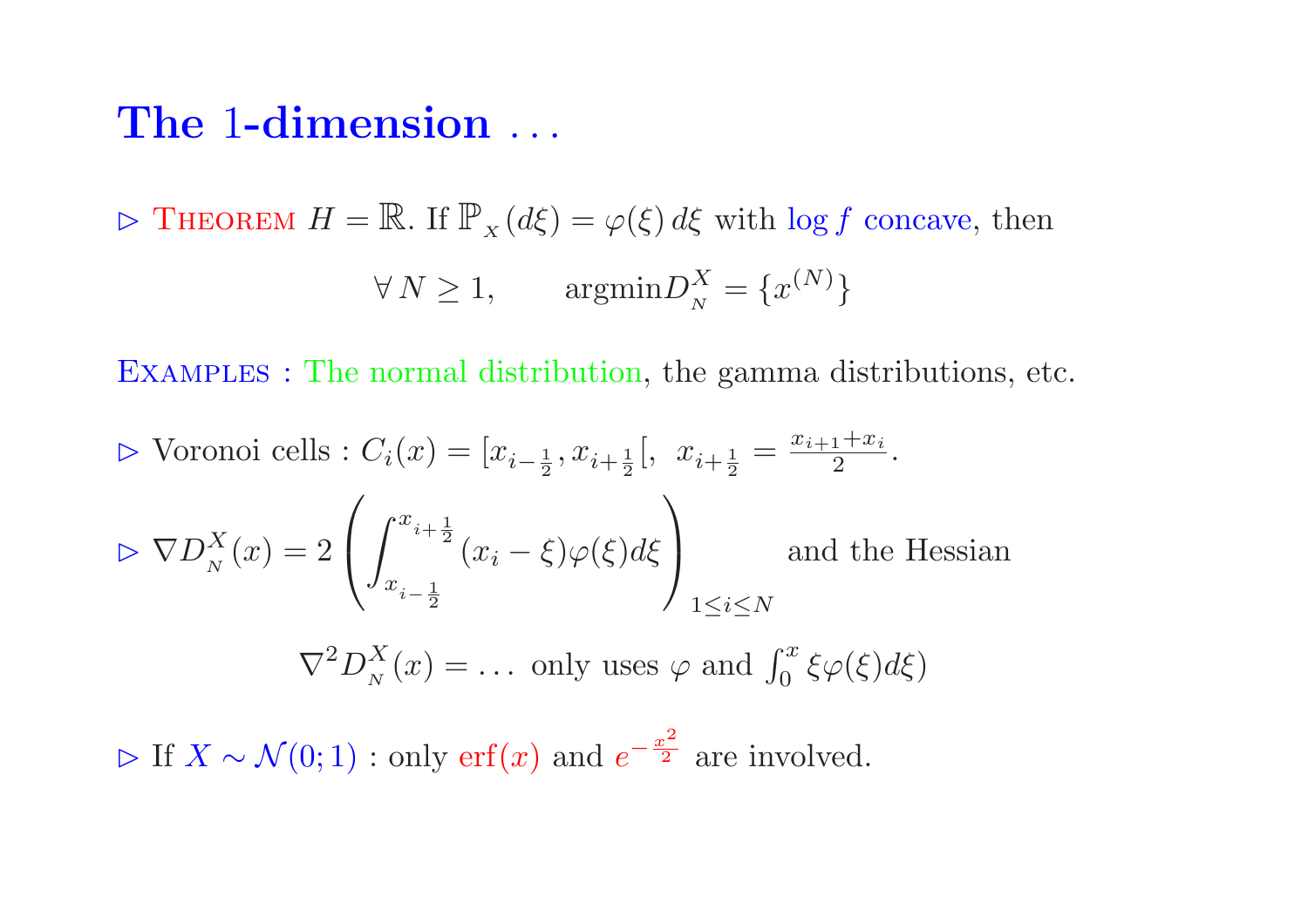$\triangleright$  Instant search for the unique zero using a Newton-Raphson descent on  $\mathbb{R}^N$  ... with an arbitrary accuracy.

$$
x(t+1) = x(t) - (\nabla^2 D_N^X(x(t)))^{-1} (\nabla D_N^X(x(t)))
$$

 $\triangleright$  For  $\mathcal{N}(0; 1)$  and every  $N = 1, \ldots, 400$ , tabulation within 10<sup>-14</sup> accuracy of

$$
x^{(N)} = (x_1^{(N)}, \dots, x_N^{(N)})
$$
 and 
$$
\mathbb{P}(X \in C_i(x^{(N)})), i = 1, \dots N.
$$
  
Download at the URL

http ://quantification.finance-mathematique.com/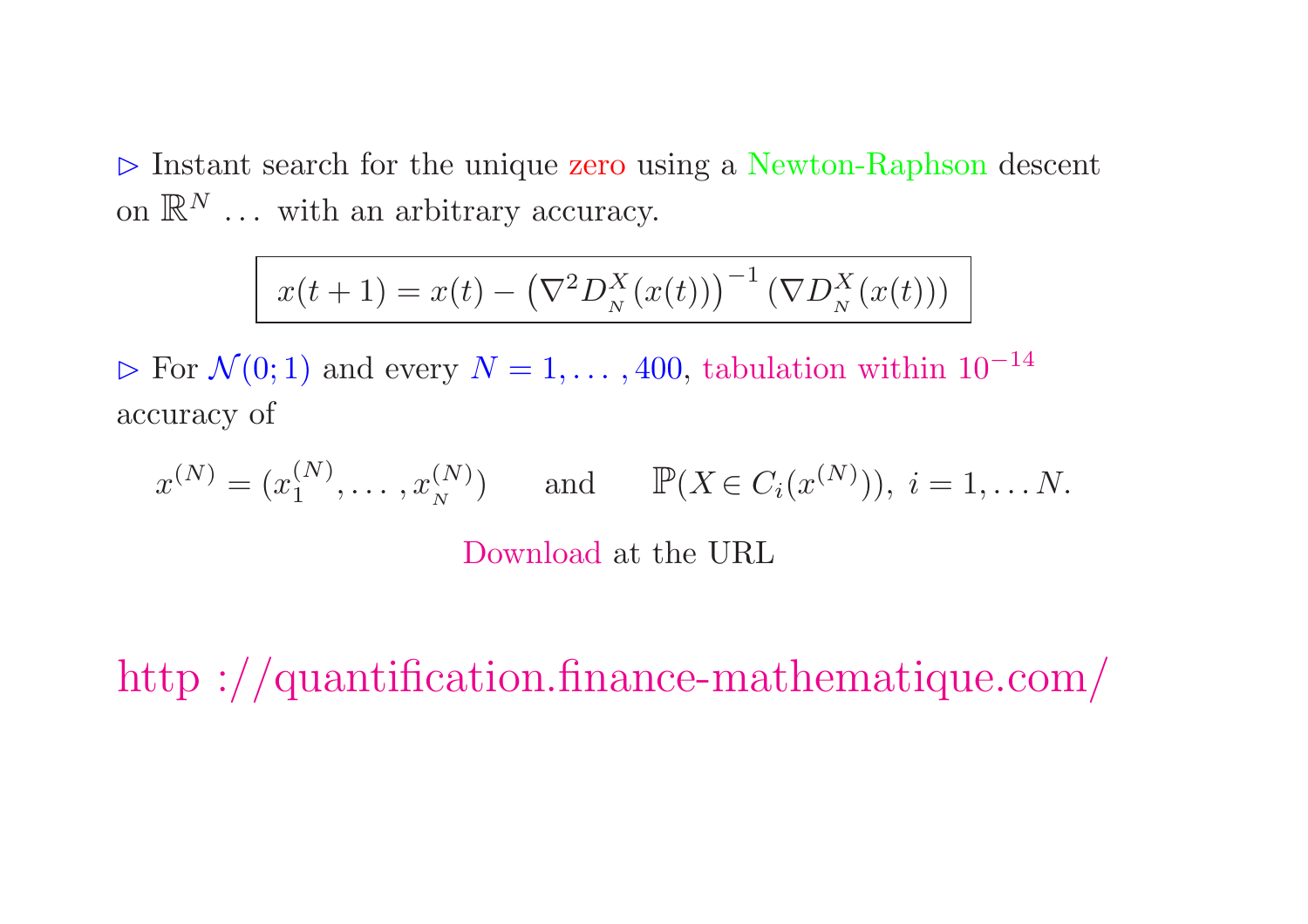### **Functional Quantization (of the Brownian motion)**

 $\triangleright$   $H=L_{_T}^2$  $\frac{2}{T} := L^2([0, T]), dt), \ \ (f|g) = \int_0^T f(t)g(t)dt, \ \ |f|_{L^2_T} = \sqrt{(f|f)}.$  $\triangleright$  The Brownian motion  $W$ : centered Gaussian process with covariance operator :  $C_B(f) : f \longmapsto (t \mapsto \int_{[0, T]^2} (s \wedge t) f(s) ds)$ 

 $\triangleright$  Diagonalization of  $C_B \Longrightarrow$  Karhunen-Loève system ( $\equiv$  CPA of *W*)

$$
e_n^W(t) = \sqrt{2T} \sin\left((n - \frac{1}{2})\pi \frac{t}{T}\right), \qquad \lambda_n = \left(\frac{T}{\pi(n - \frac{1}{2})}\right)^2, \ n \ge 1
$$

$$
W_t \stackrel{L_T^2}{=} \sum_{n \ge 1} (W|e_n)_2 e_n^W(t) = \sum_{n \ge 1} \sqrt{\lambda_n} \xi_n e_n^W(t)
$$
  

$$
\xi_n \sim \mathcal{N}(0; 1), \quad n \ge 1, \quad \text{iid.}
$$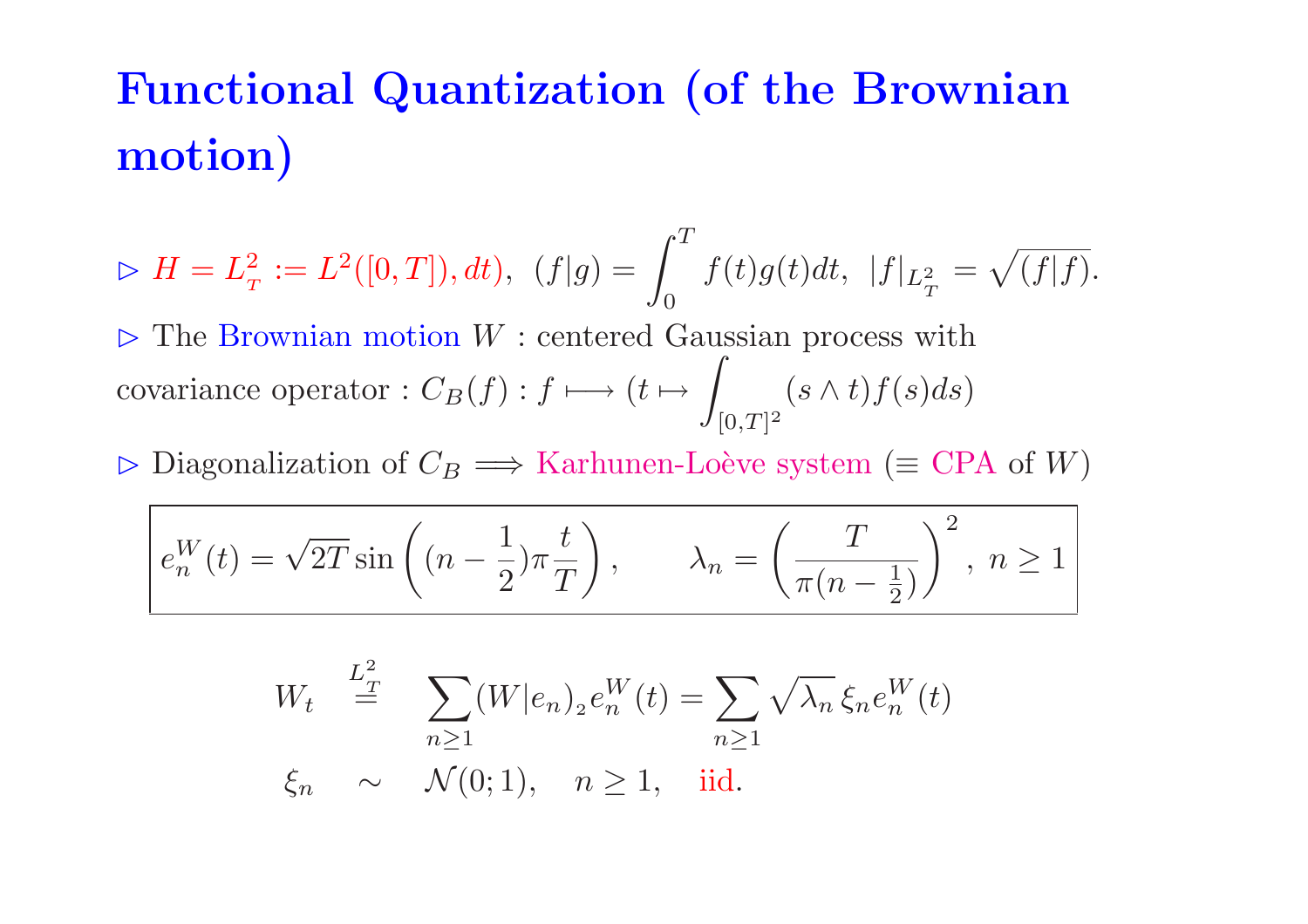$\triangleright$ THEOREM (Luschgy-P., JFA (2000) and AP (2003)  $\alpha^N = (\alpha_1^N, \cdots, \alpha_N^N)$  sequence of optimal *N*-quantizers.

 $P \propto \alpha^N \subset \text{span}\{e_1^W, \ldots, e_{d(N)}^W\}$  with  $d(N) \sim \log(N)$ .

$$
\triangleright \|W - \widehat{W}^{\alpha^N}\|_2 \sim \frac{\sqrt{2}}{\pi} \frac{1}{\sqrt{\log(N)}} \text{ as } N \to \infty. \qquad \left(\frac{\sqrt{2}}{\pi} = 0.2026...\right)
$$

 $\triangleright$  Pythagore dimension reduction

$$
(\mathcal{O}_N)\left\{\begin{array}{c}\|W-\widehat W^{\alpha^N}\|_2^2=\displaystyle\min_{\beta\in\mathbb{R}^{d(N)},|\beta|=N}\|Z-\widehat Z^{\beta}\|_2^2+\displaystyle\sum_{k\geq d(N)+1}\lambda_k\\ Z\sim\bigotimes_{k=1}^{d(N)}\mathcal{N}(0,\lambda_k).\end{array}\right.
$$

Then

$$
\widehat{W}^{\alpha^N} = \sum_{k=1}^{d(N)} (\widehat{Z}^{\beta^*(N)})_k e_k^W.
$$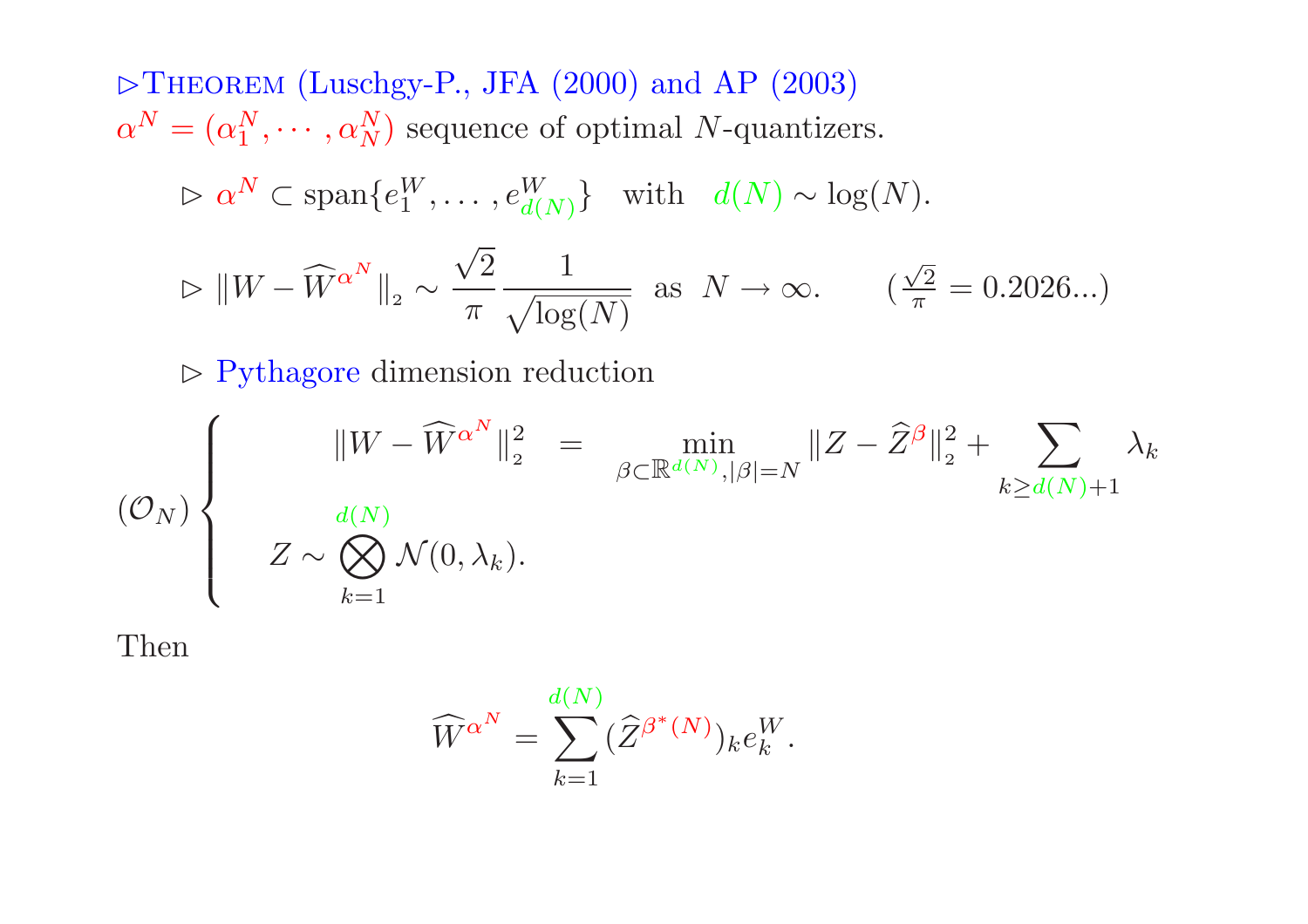# **Functional Quantization : numerical aspects**  $(T = 1)$

 $\triangleright$  Good news :  $(\mathcal{O}_N)$  is a finite dimensional quantization optimization problem.

 $\triangleright$  Bad news :  $\lambda_1 = 0.40528...$  and  $\lambda_2 = 0.04503... \approx \lambda_1/10$ !!!

 $\triangleright$  A way out :

$$
(\mathcal{O}_N) \Leftrightarrow \begin{cases} N\text{-optimal quantization of } \bigotimes_{k=1}^{d(N)} \mathcal{N}(0,1) \\ \text{for the norm } |(z_1,\ldots,z_{d(N)})|^2 = \sum_{k=1}^{d(N)} \lambda_k z_k^2. \end{cases}
$$

 $\triangleright$  A toolbox : (variants of) Competitive Learning Vector Quantization and multi-dim fixed point "Lloyd I procedure" (see G.P.-J.P., MCMA, 2003), etc (in progress) :

$$
\widehat{Z}^{(\alpha^N)(n+1)} = \mathbb{E}(Z \mid \widehat{Z}^{(\alpha^N)(n)}), \qquad (\alpha^N)(0) \subset \mathbb{R}^d.
$$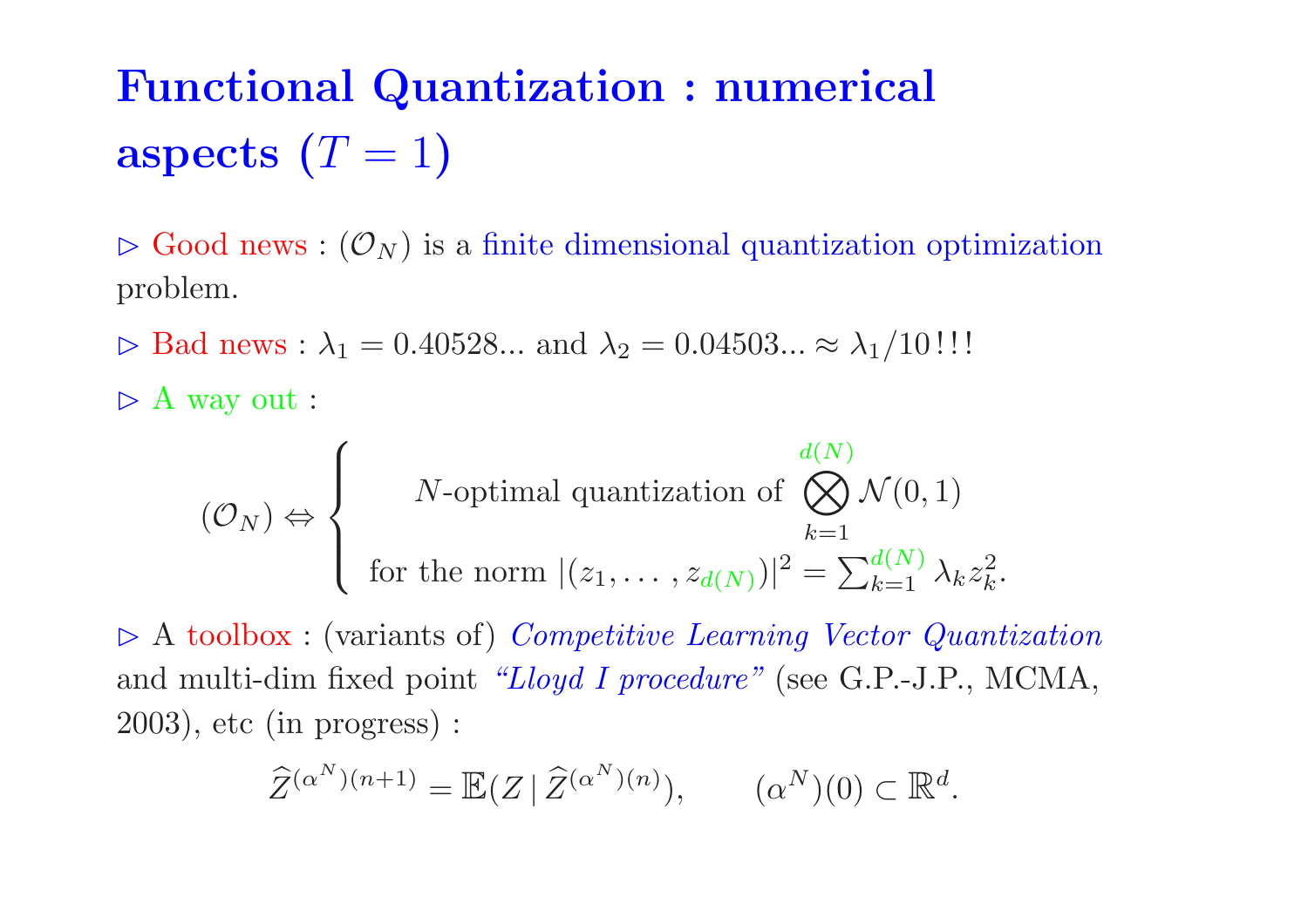$\triangleright$  As a result :

• Optimized stationary codebooks *β*∗(*N*) for the Brownian Motion

 $N = 1$  up to 10000 with  $d(N) = 1$  up to 9.

- Computation of the companion parameters :
- Weights <sup>=</sup> distribution of *W*  $\widehat{W}^{\alpha^N}, N \geq 1$ , and
- $-$  quantization errors  $||W \widehat{W}||$  $\alpha^N\big\|_2, \, N\geq 1.$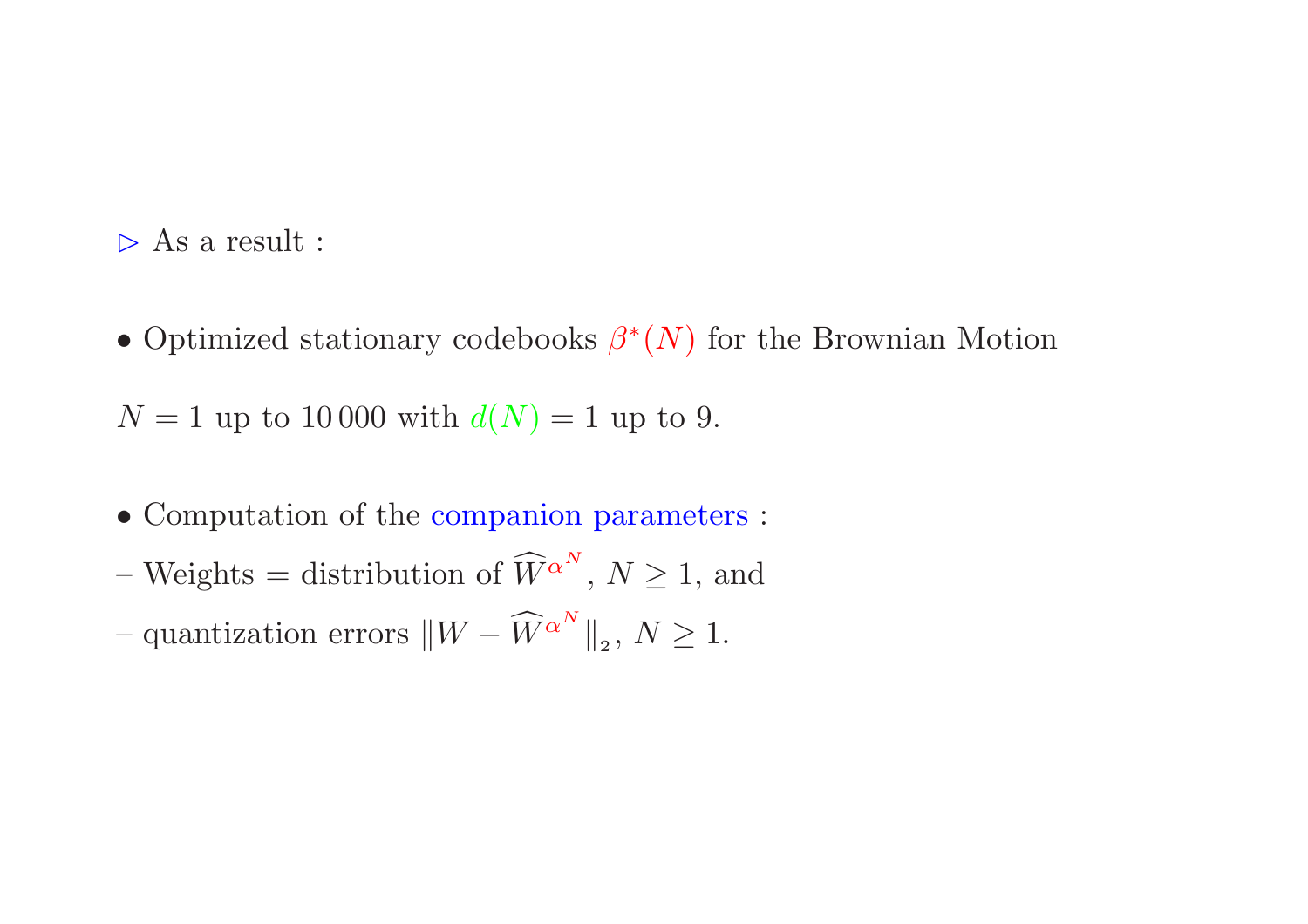

Fig. 1: Optimized FQ of the Brownian motion *N* <sup>=</sup> 10 : the point in R<sup>2</sup> *vs* the paths in the *K*-*L* basis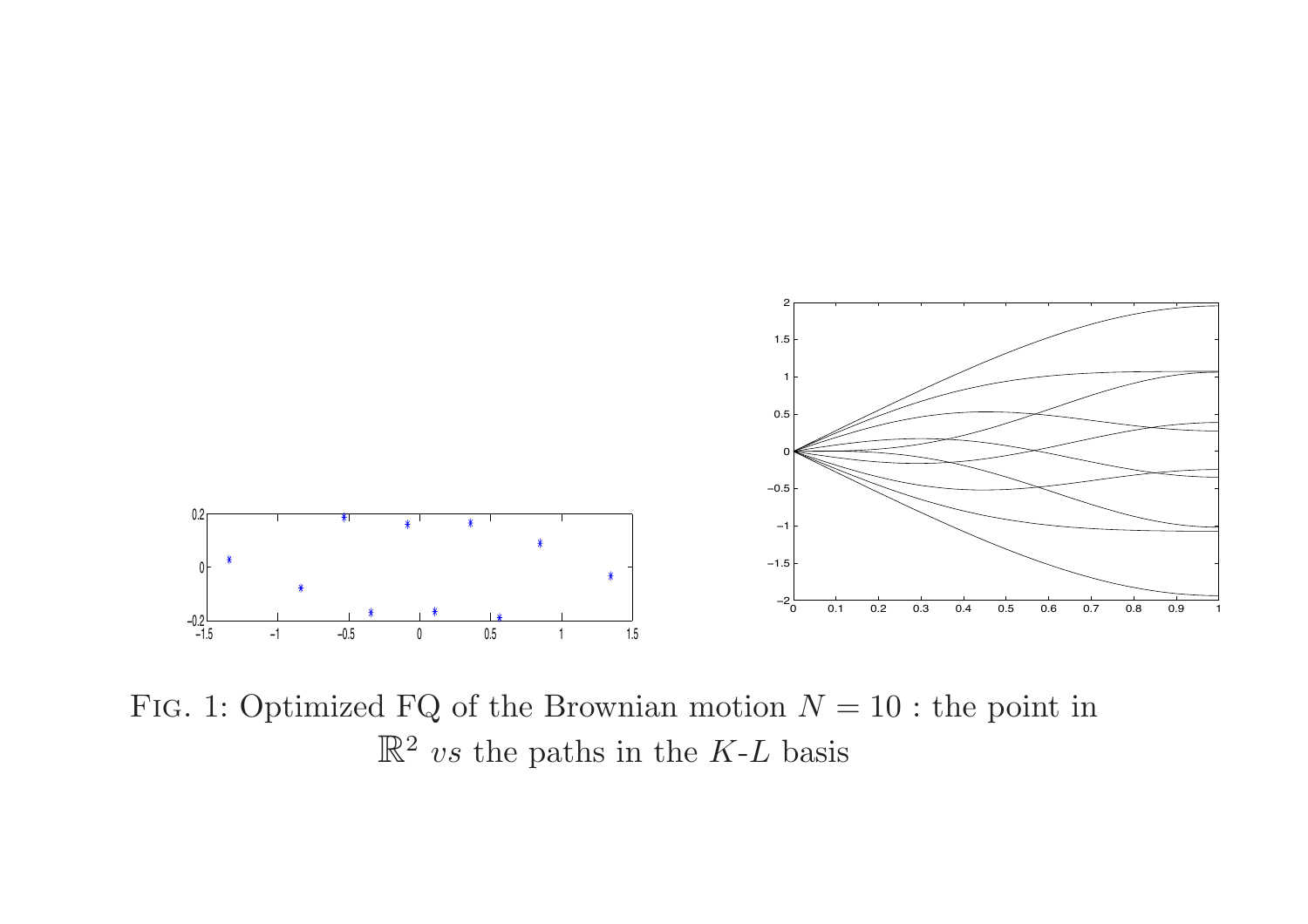

Fig. 2: Optimized FQ of the Brownian motion *N* <sup>=</sup> 15 : the point in R<sup>2</sup> *vs* the paths in the *K*-*L* basis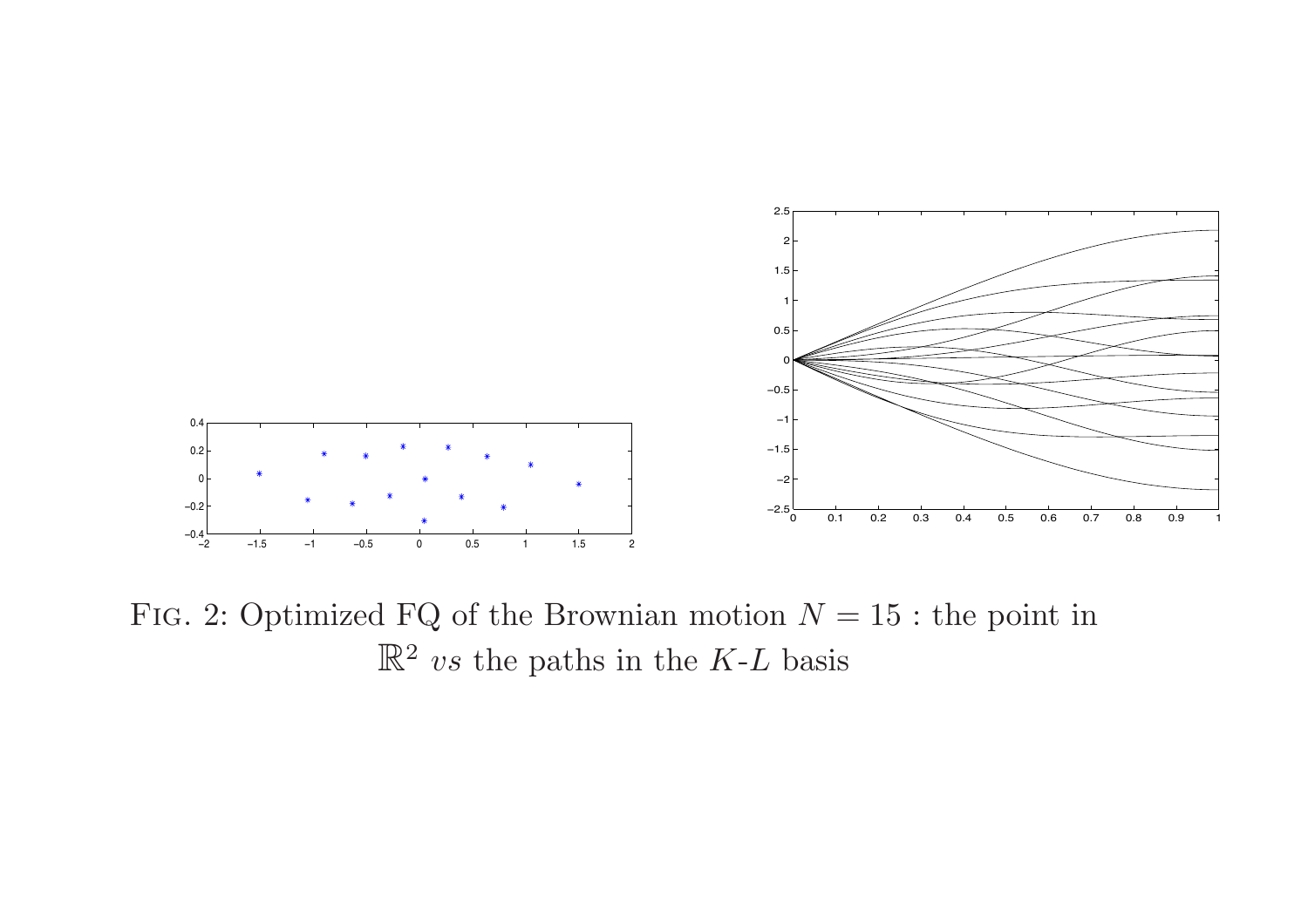

Fig. 3: Optimized Quantization of the Brownian motion *N* <sup>=</sup> 48 and  $N=96$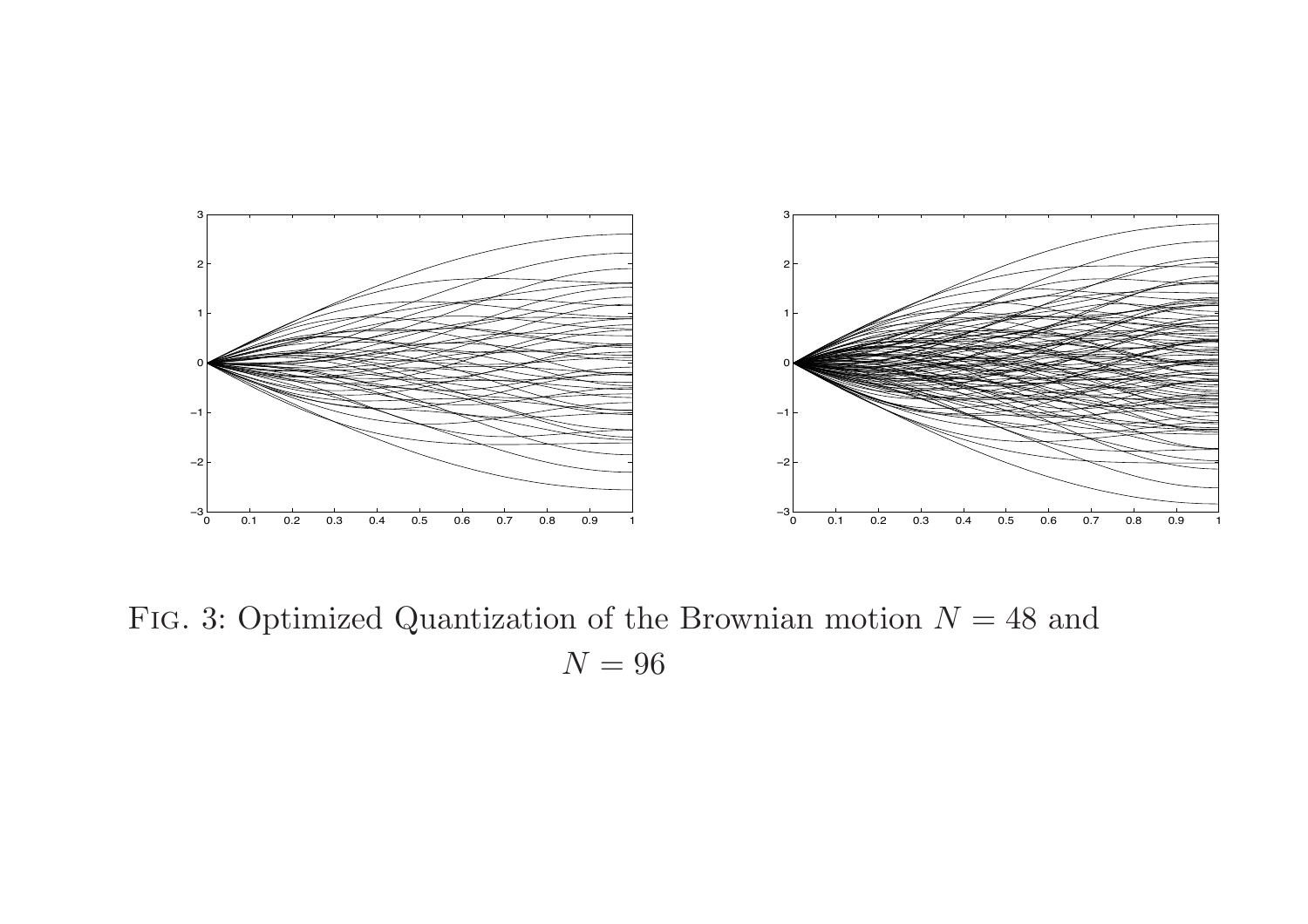#### **Rate optimal quantization of diffusions**

 $\triangleright dX_t = b(t, X_t)dt + \vartheta(t, X_t)dW_t$  *b,*  $\vartheta$  continuous with linear growth.

 $\triangleright$   $\alpha$  $N, N \geq 1$ , sequence of rate optimal *N*-quantizers of W.

$$
\triangleright dx_i^{(N)}(t) = (b(t, x_i^{(N)}(t)) - \frac{1}{2} \vartheta \vartheta'(t, x_i^{(N)}(t))) dt + \vartheta(t, x_i^{(N)}(t)) d\alpha_i^{N}(t)
$$

 $\triangleright$  THEOREM Luschgy-P., SPA (2006) The sequence  $(x^{(N)})_{N\geq 1}$  is rate optimal

$$
\| |X - \tilde{X}^{x^{(N)}}|_{L^2_T} \|_2 = O\left(\frac{1}{(\log(N))^{\frac{1}{2}}}\right) \qquad (\asymp \text{ if } \vartheta \ge \varepsilon_0 > 0)
$$

where  $\widetilde{X}^{x^{(N)}}$  is a *non-Voronoi* but explicit quantizer defined

$$
\widetilde{X}^{x^{(N)}}_t=\sum_{k=1}^N x^{(N)}_i(t)\mathbf{1}_{\{\widehat{W}^{\alpha^N}=\alpha^N_i\}}
$$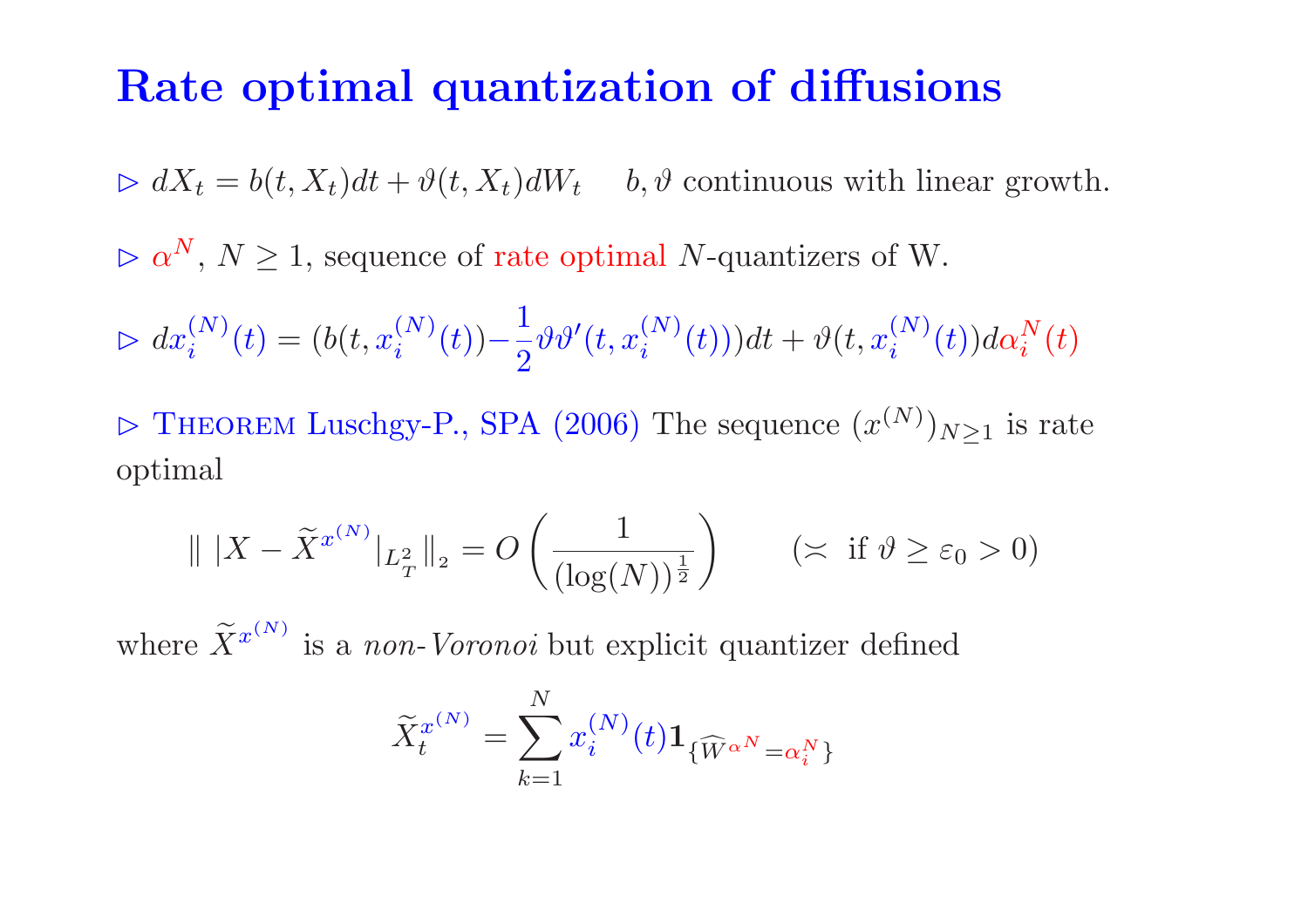# **Numerical Integration (I-II) : quadrature formulae**

Let  $F: L^2[0,T], dt) \longrightarrow \mathbb{R}$  be a functional and let  $\alpha \in L^2([0,T], dt)$  be an *N*-quantizer.

$$
\mathbb{E} F(\widehat{W}^{\alpha}) = \sum_{i=1}^{N} F(\alpha_i) \mathbb{P}(W \in C_i(\alpha))
$$

 $\triangleright$  If *F* is Lipshitz.

$$
\left| \mathbb{E} F(W) - \mathbb{E} F(\widehat{W}^\alpha) \right| \leq [F]_{\rm Lip} \mathbb{E} \left| W - \widehat{W}^\alpha \right| \leq [F]_{\rm Lip} \| W - \widehat{W}^\alpha \|_2
$$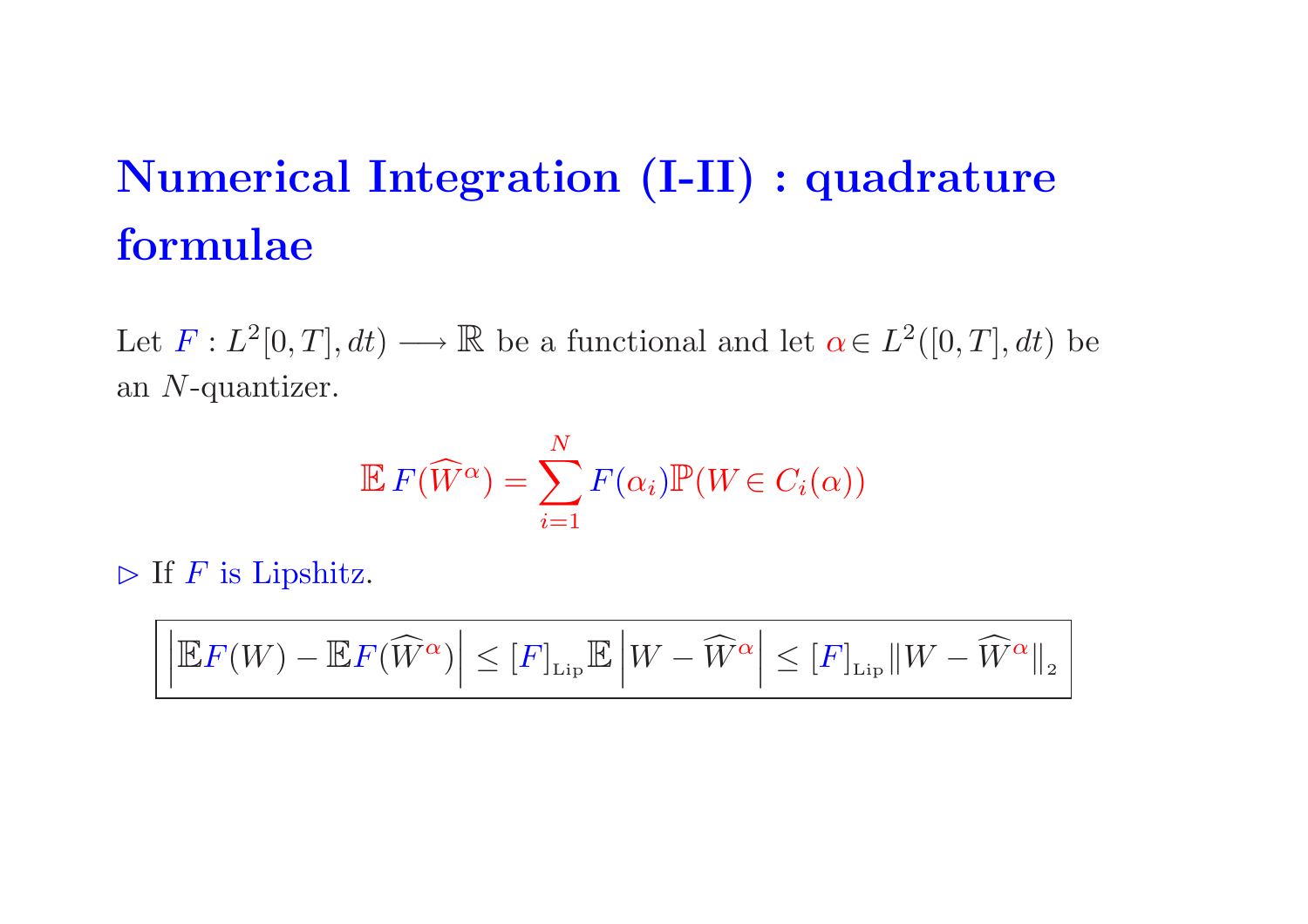$\triangleright$  If *F* is  $C^1$  and *DF* is Lipschitz and  $\alpha$  a stationary quantizer.  $F(W) = F(\widehat{W})$  $\alpha$  ) +  $DF(\widehat{W})$  $\alpha$ )*.*( $W-\widehat{W}$  $\alpha) + (DF(\widehat{W}$  $\alpha$ ) *– DF*(*ζ*)).( $W-\widehat{W}$ *α*)  $\zeta$   $\in$   $(W, \widehat{W})$ *<sup>α</sup>*), hence

$$
|\mathbb{E}F(W) - \mathbb{E}F(\widehat{W}^{\alpha}) - \underbrace{\mathbb{E}\left(DF(\widehat{W}^{\alpha})\cdot(W - \widehat{W}^{\alpha})\right)}_{=0}| \leq |DF|_{\text{Lip}}\mathbb{E}\left|W - \widehat{W}^{\alpha}\right|^{2}
$$

so that

$$
\left| \left| \mathbb{E} F(W) - \mathbb{E} F(\widehat{W}^{\alpha}) \right| \le [DF]_{\rm Lip} \| X - \widehat{W}^{\alpha} \|_{2}^{2} \right|
$$

 $\rm since$ 

$$
\mathbb{E}\left(DF(\widehat{W}^{\alpha})\cdot(W-\widehat{W}^{\alpha})\right)=\mathbb{E}\left(DF(\widehat{W}^{\alpha})\cdot\mathbb{E}(W-\widehat{W}^{\alpha}|\widehat{W}^{\alpha})\right)=0.
$$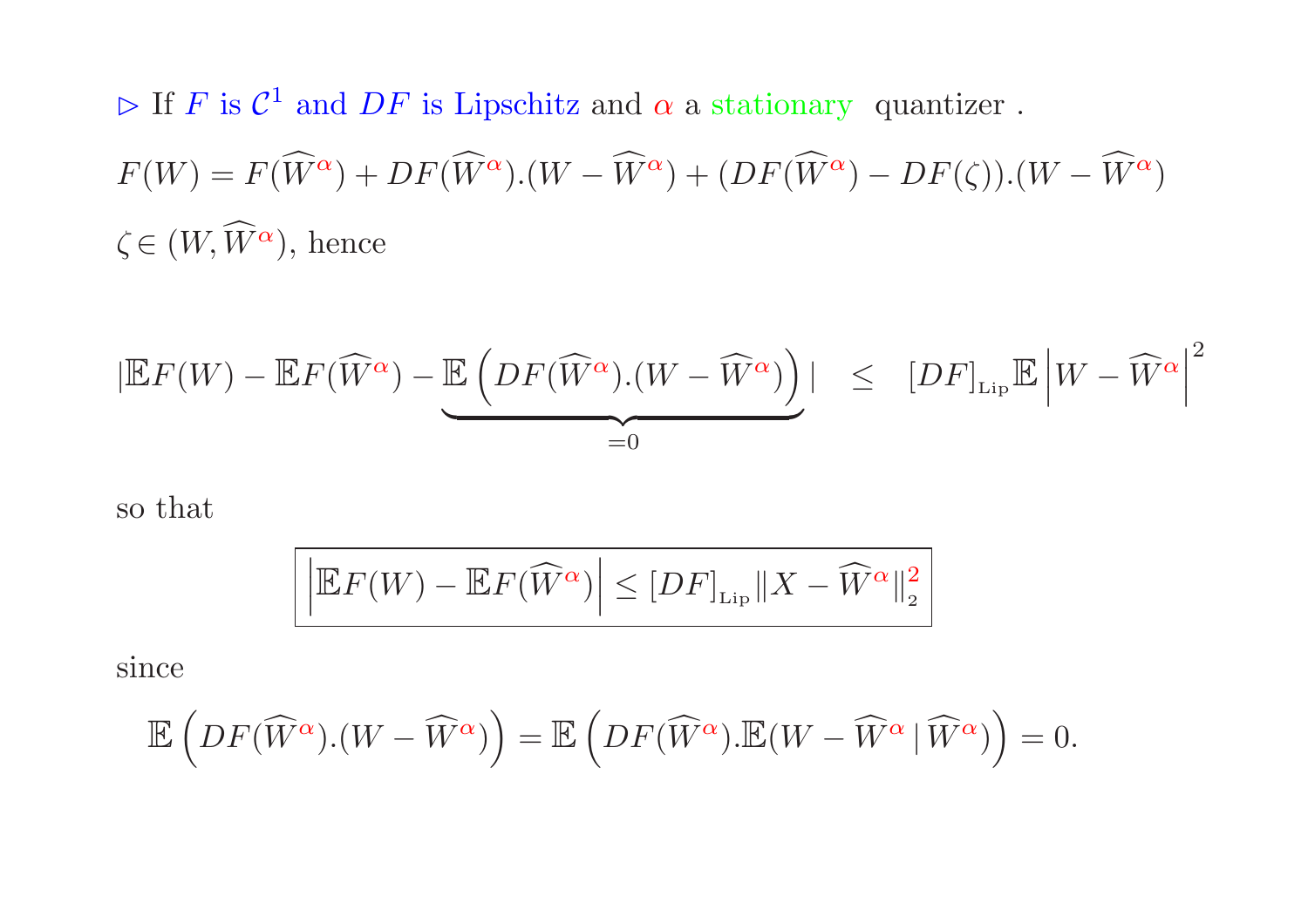#### **Typical functionals**

 $-$  Fonctionnals  $| \,.\, |_{L^2_T}$  -continuous at every  $\omega$   $\in \mathcal{C}([0,T])$  ?

$$
F(\omega) := \int_0^T f(t, \omega(t)) dt
$$

where f is *locally Lipschitz continuous*, namely

$$
|f(t, u) - f(t, v)| \le C_f |u - v|(1 + g(t, u) + g(t, v)).
$$

Example : The Asian payoff in B-S model

$$
F(\omega) = \exp(-rT) \left( \frac{1}{T} \int_0^T \exp(\sigma \omega(t) + (r - \sigma^2/2)t) dt - K \right)_+.
$$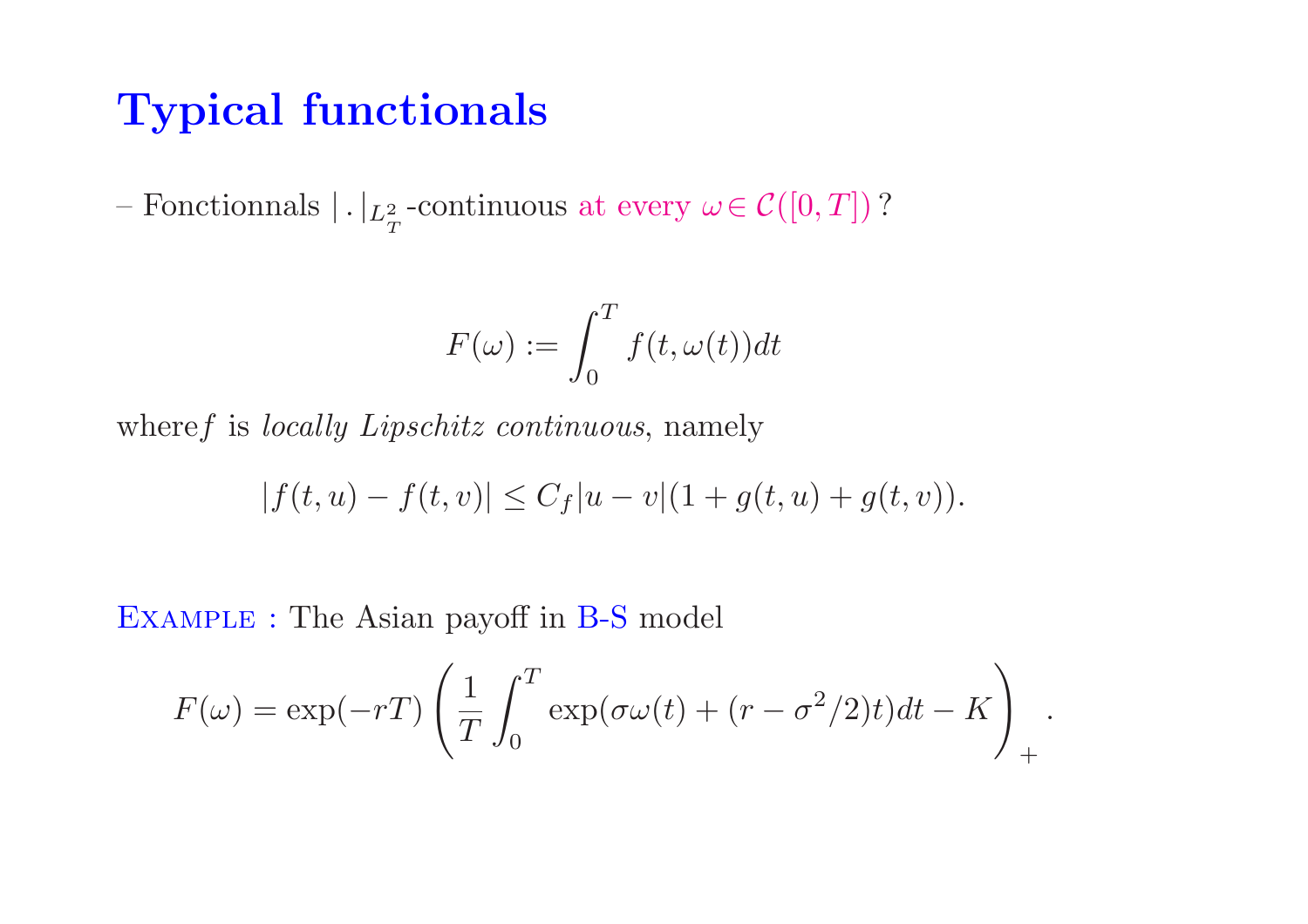#### **Numerical Integration (III) :** log**-Romberg**

 $\triangleright$   $F$  :  $L$  $\frac{2}{T}$  $\longrightarrow \mathbb{R}, \, 3 \text{ times } |$  .  $|_{L^2_T}$ -differentiable with bounded differential.

 $\triangleright \widehat{W}^{(N)}$ ,  $N \geq 1$ , stationary rate-optimal quantizations

$$
\triangleright F(W) = F(\widehat{W}^{(N)}) + DF(\widehat{W}^{(N)}).(W - \widehat{W}^{(N)}) + \frac{1}{2}D^2F(\widehat{W}^{(N)}).(W - \widehat{W}^{(N)})^{\otimes 2} + \frac{1}{6}D^3F(\widehat{W}^{(N)}).(W - \widehat{W}^{(N)})^{\otimes 3}.
$$

$$
\mathbb{E}F(W) = \mathbb{E}F(\widehat{W}^{(N)}) + \frac{1}{2}\mathbb{E}\left(D^2F(\widehat{W}^{(N)})(W - \widehat{W}^{(N)})^{\otimes 2}\right) + o\left((\log N)^{-\frac{3}{2}+\varepsilon}\right).
$$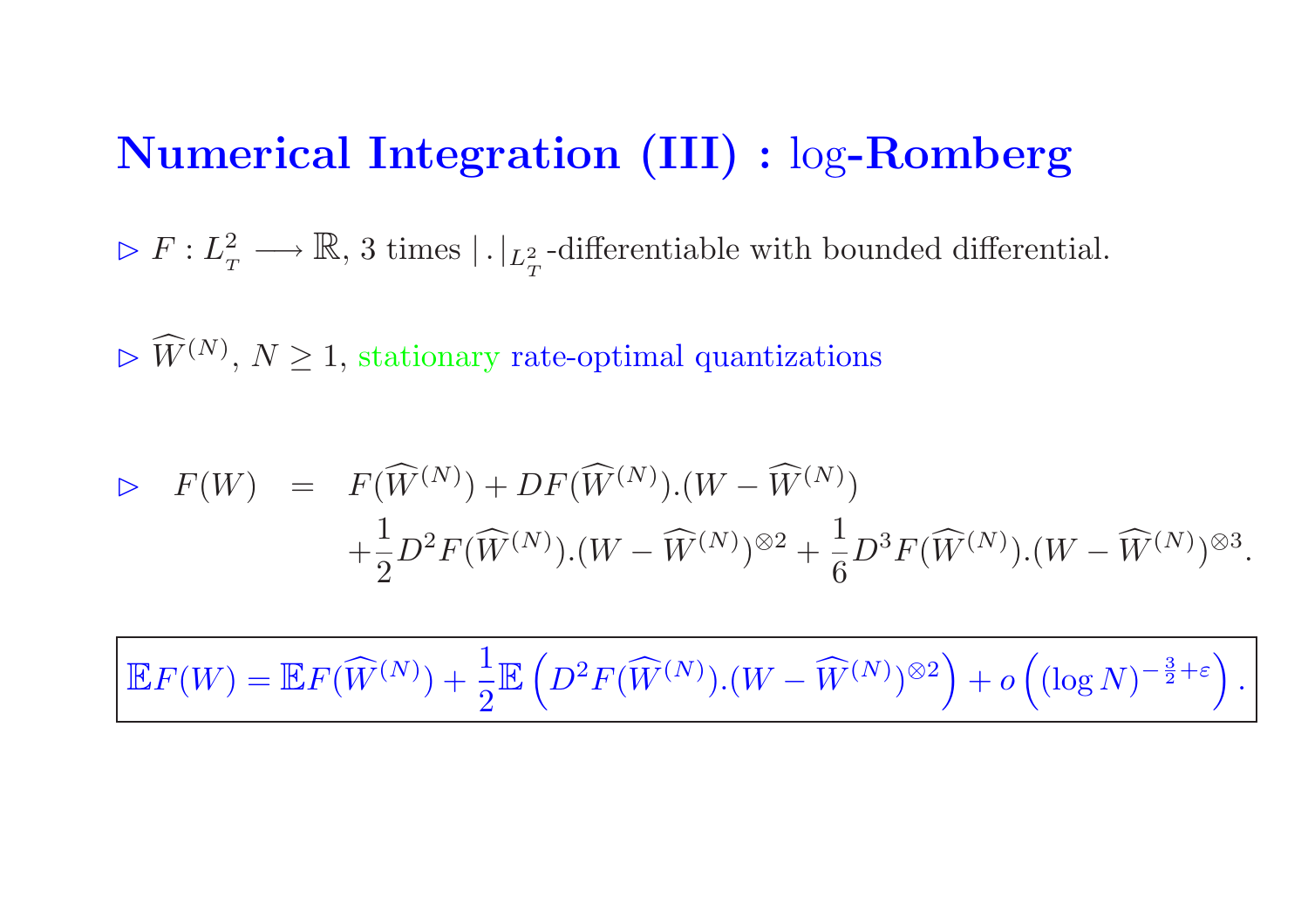$$
\boxed{\text{CONJECTURE:}} \qquad \mathbb{E}\left(D^2 F(\widehat{W}^{(N)}).(W - \widehat{W}^{(N)})^{\otimes 2}\right) \sim \frac{c}{\log N}, \qquad N \to \infty}
$$

Set

$$
M \ll N \quad (e.g. \; M \approx N/4)
$$

and  $\forall \, \varepsilon > 0$ 

$$
\mathbb{E}(F(W)) = \frac{\log N \times \mathbb{E}(F(\widehat{W}^{(N)})) - \log M \times \mathbb{E}(F(\widehat{W}^{(M)}))}{\log N - \log M} + o\left((\log N)^{-\frac{3}{2} + \varepsilon}\right),
$$

Possible variant (mainly for *product quantizations*, B.Wilbertz (Trier, 2005)) :

 $\text{Replace} \quad \log(N) \quad \text{by} \quad 1/\|W - \widehat{W}^{(N)}\|_2^2.$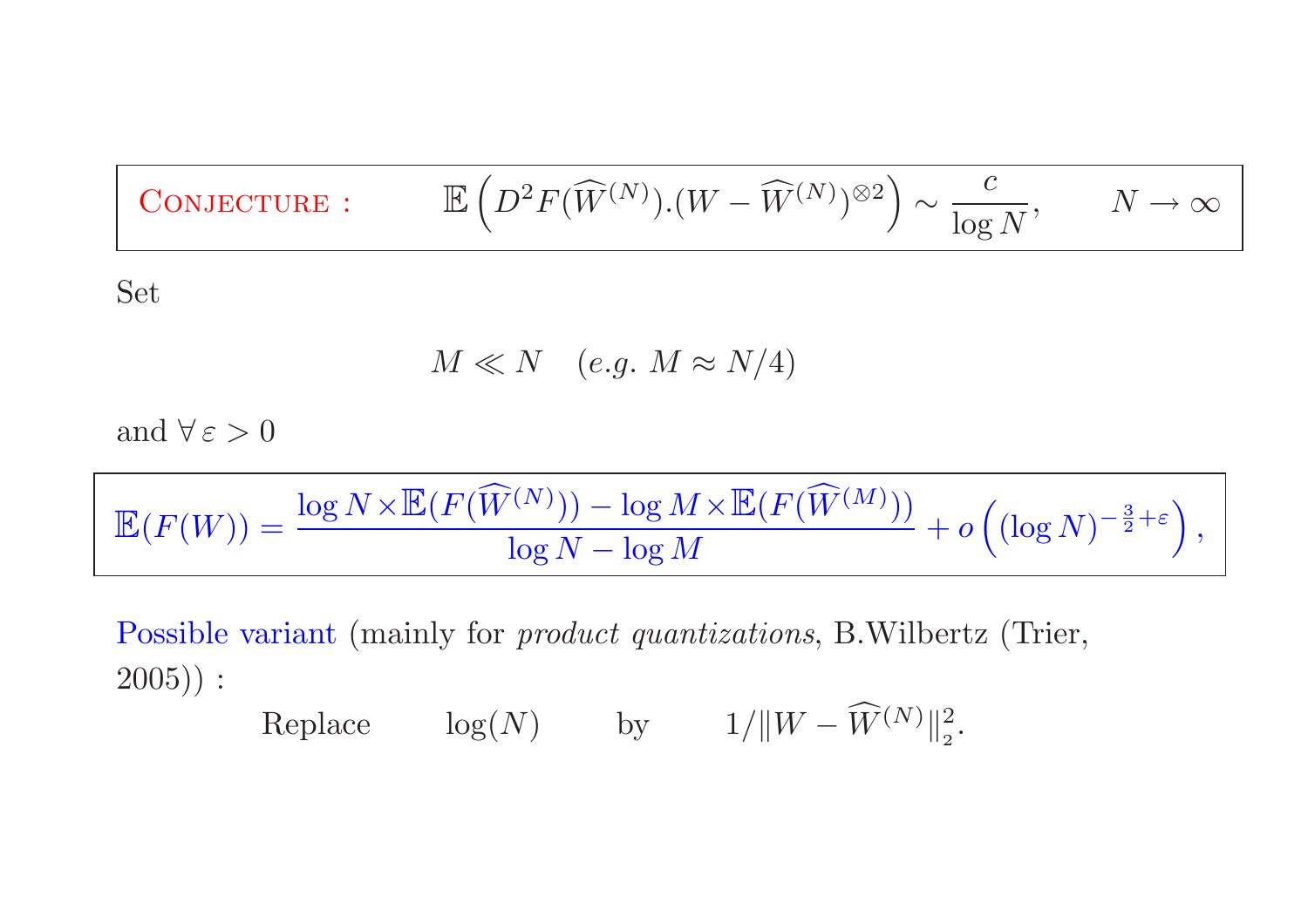### **Application : Asian option in <sup>a</sup> Heston stochastic volatility model**

 $\triangleright$  THE DYNAMICS : Let  $\vartheta, k, a \text{ s.t. } \vartheta$ 2  $/(4ak) < 1.$ 

 $dS_t = S_t(r dt + \sqrt{v_t})dW_t^1$ ,  $S_0 = s_0 > 0$ , (risky asset)  $dv_t = k(a - v_t)dt + \vartheta \sqrt{v_t}dW_t^2, v_0 > 0$  with  $\lt W$  $\mu^{1}, W^{2} >_{t} = \rho t, \ \rho \in [-1, 1].$ 

 $\triangleright$  THE PAYOFF AND THE PREMIUM :

$$
\text{AsCall}^{Hest} = e^{-rT} \mathbb{E}\left( \left( \frac{1}{T} \int_0^T S_s ds - K \right)_+ \right).
$$

(no closed form available)

 The procedure : • Projection of *W* 1 on *W* 2

$$
S_t = s_0 \exp\left( (r - \frac{1}{2}\bar{v}_t)t + \rho \int_0^t \sqrt{v_s} dW_s^2 \right) \exp\left( \sqrt{1 - \rho^2} \int_0^t \sqrt{v_s} d\widetilde{W}_s^1 \right)
$$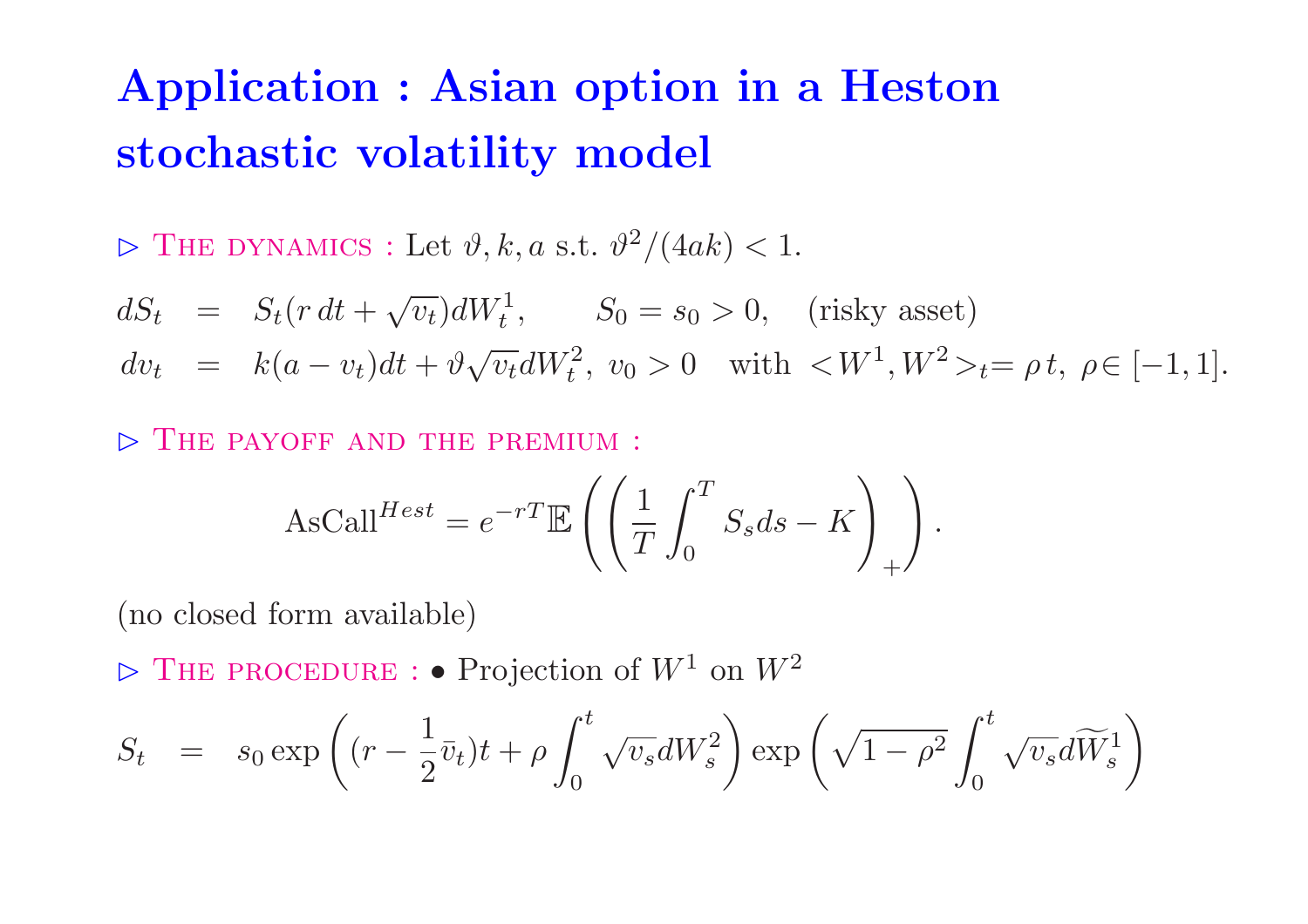• Chaining rule for conditional expectations

$$
\text{AsCall}^{Hest}(s_0, K) = e^{-rT} \mathbb{E}\left(\mathbb{E}\left(\left(\frac{1}{T} \int_0^T S_s ds - K\right)_+ |\sigma((v_t)_{0 \le t \le T})\right)\right)
$$

• solving the quantization *ODE*'s for (*<sup>v</sup>t*) (by <sup>a</sup> Runge-Kuta scheme)

$$
dy_i(t) = \left(k(a - y_i(t) - \frac{\vartheta^2}{4k}\right)dt + \vartheta\sqrt{y_i(t)}d\alpha_i^N(t), i = 1,\ldots,N.
$$

Set the (non-Voronoi but rate optimal) *N*-quantization of  $(v_t, S_t)$  by

$$
\widetilde{v}_t^{n,N} = \sum_{\underline{i}} y_{\underline{i}}^{n,N}(t) \mathbf{1}_{C_{\underline{i}}(\chi^N)}(W^2).
$$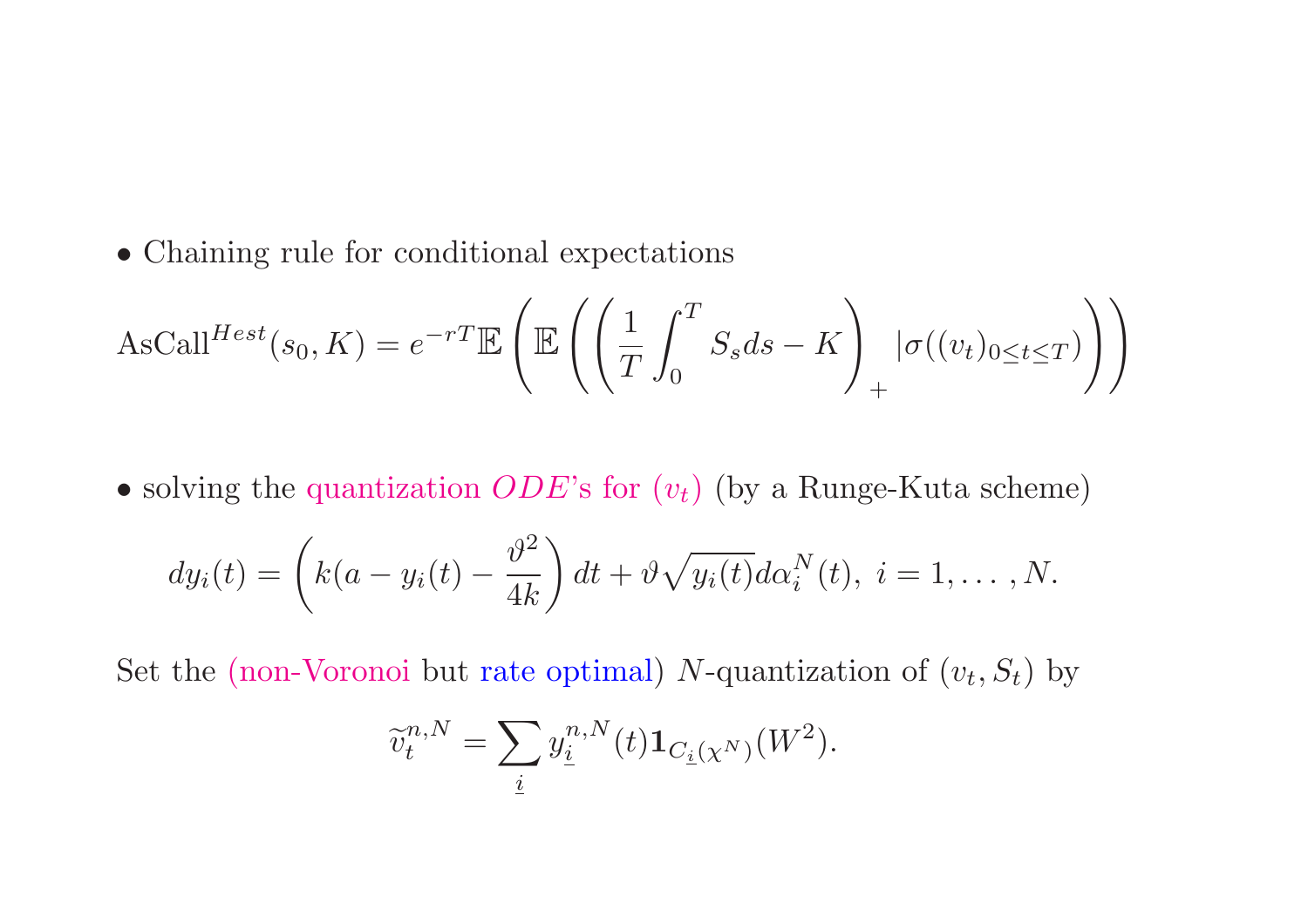and 
$$
\widetilde{S}_t^{n,N} = \sum_{1 \le i,j \le N} s_{i,j}^{n,N}(t) \mathbf{1}_{\alpha_i^N}(\widetilde{W}^1) \mathbf{1}_{\alpha_j^N}(W^2).
$$

 $\quad$ 

$$
s_{i,j}^{n,N}(t) = s_0 \exp\left(t\left((r - \frac{\rho a k}{\vartheta}) + \bar{y}_j^{n,N}(t)\left(\frac{\rho k}{\vartheta} - \frac{1}{2}\right)\right) + \frac{\rho}{\vartheta}(y_j^{n,N}(t) - v_0)\right)
$$

$$
\times \exp\left(\sqrt{1 - \rho^2} \int_0^t \sqrt{y_j^{n,N}} d\alpha_i^N\right).
$$

- Computation of crude quantized premium for *N* and *M*.
- Space Romberg log-extrapolation  $\widehat{RCTASCall}^{Hest}(s_0, K)$ .
- *K*-linear interpolation IRAsCall  $\widehat{K}_{(s_0,K)}$  based on the forward moneyness and the Call-Put parity formula

$$
\text{AsignCall}^{Hest}(s_0, K) - \text{AsignPut}(s_0, K) = s_0 \frac{1 - e^{-rT}}{rT} - Ke^{-rT}.
$$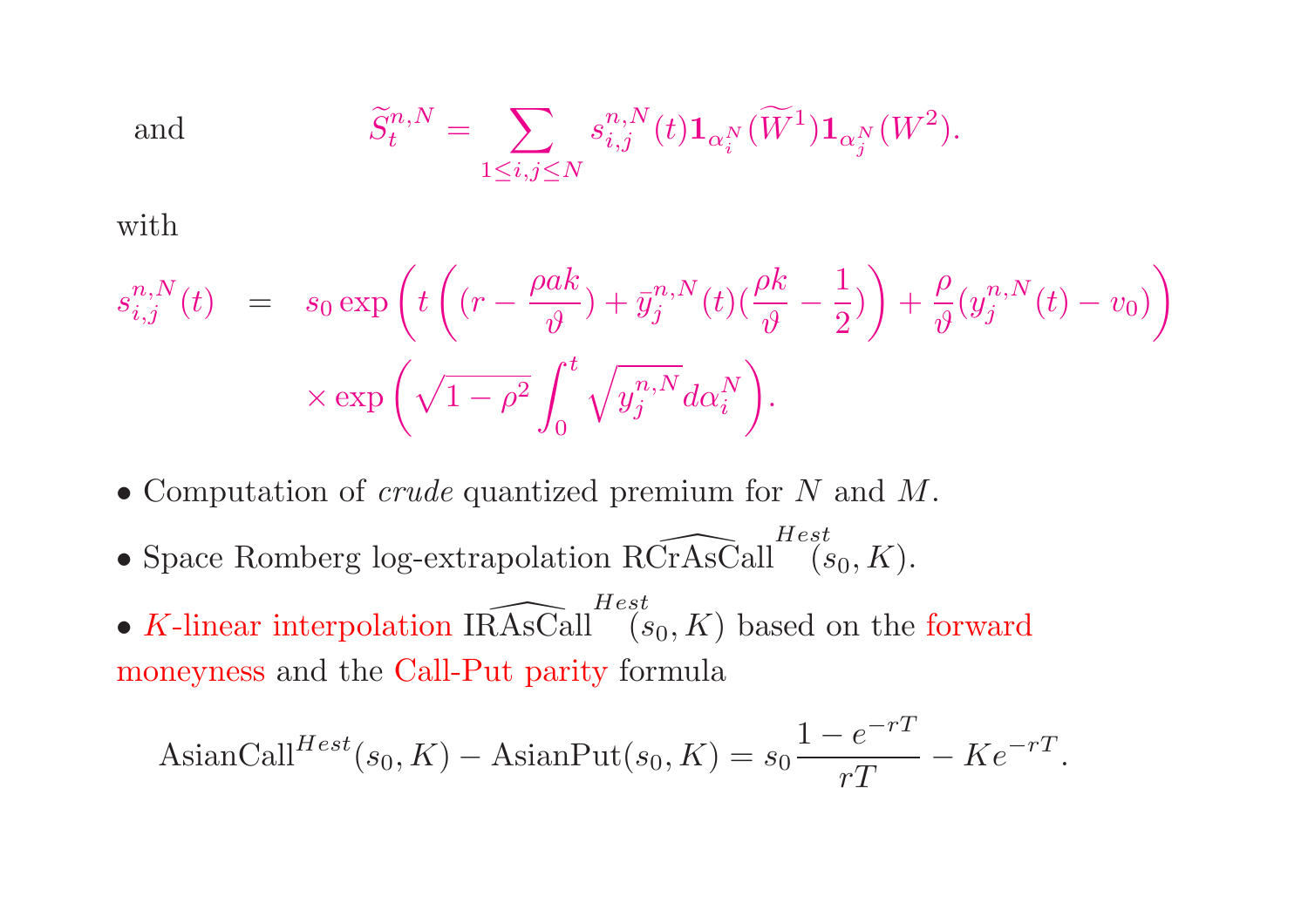

Fig. 4: Optimized Quantizer of the Heston volatility process *N* <sup>=</sup> 400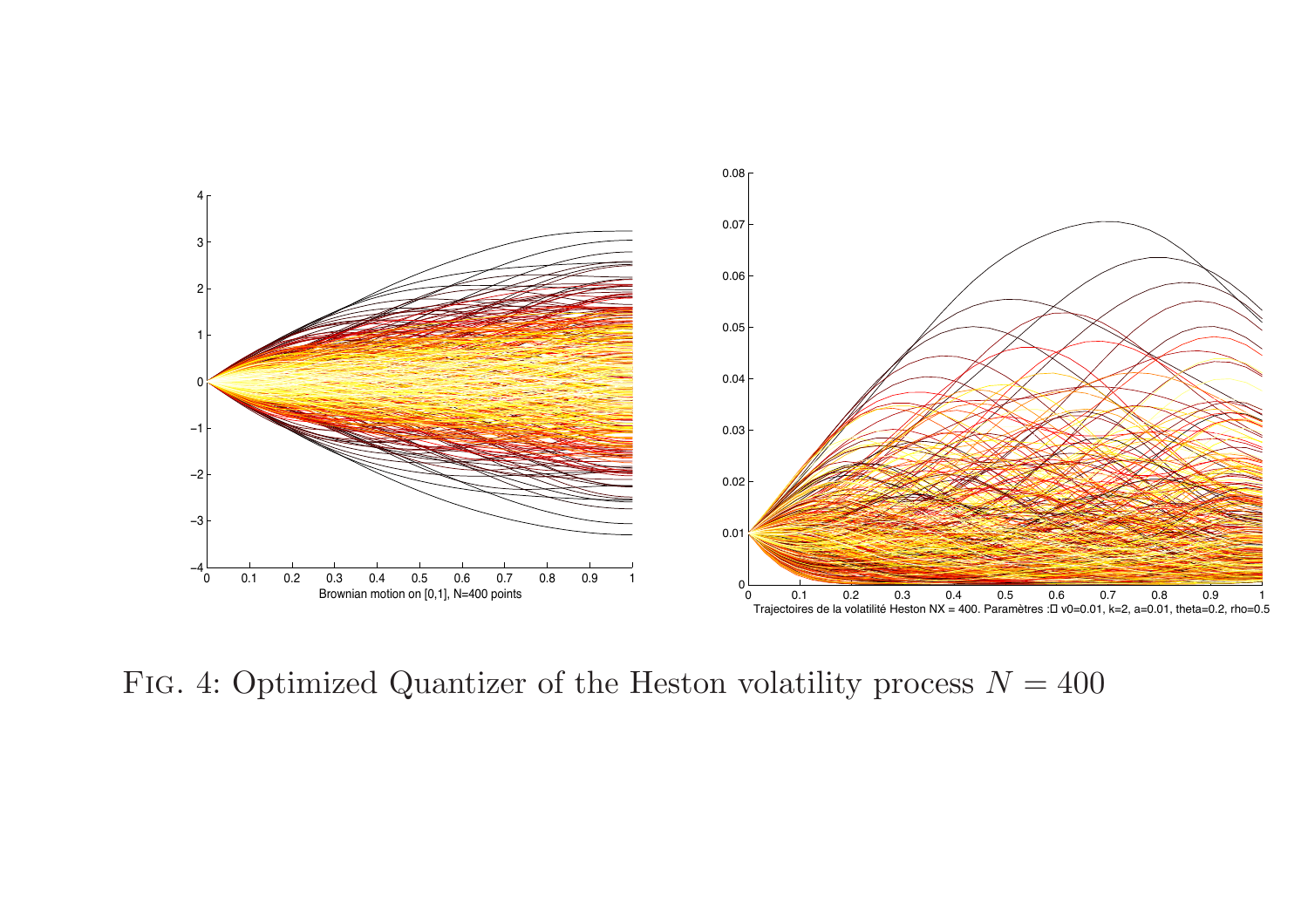$\triangleright$  Parameters of the Heston model :

 $s_0 = 100, \, k = 2, \, a = 0.01, \, \rho = 0.5, \, v_0 = 10\%, \, \vartheta = 20\%.$ 

 $\triangleright$  Parameters of the option portfolio :

 $T = 1, K = 99, \cdots, 111$  (13 strikes).

 $\triangleright$  Reference price : computed by a  $10^8$  trial Monte Carlo simulation (including a time Romberg extrapolation with  $2n = 256$ ,  $n = 128$ ).

 $\triangleright$  Parameters of the quantization quadrature formulae :

 $\Delta t = 1/32,$  $(N, M) = (400, 100), (1000, 100)$  or  $(3200, 400)$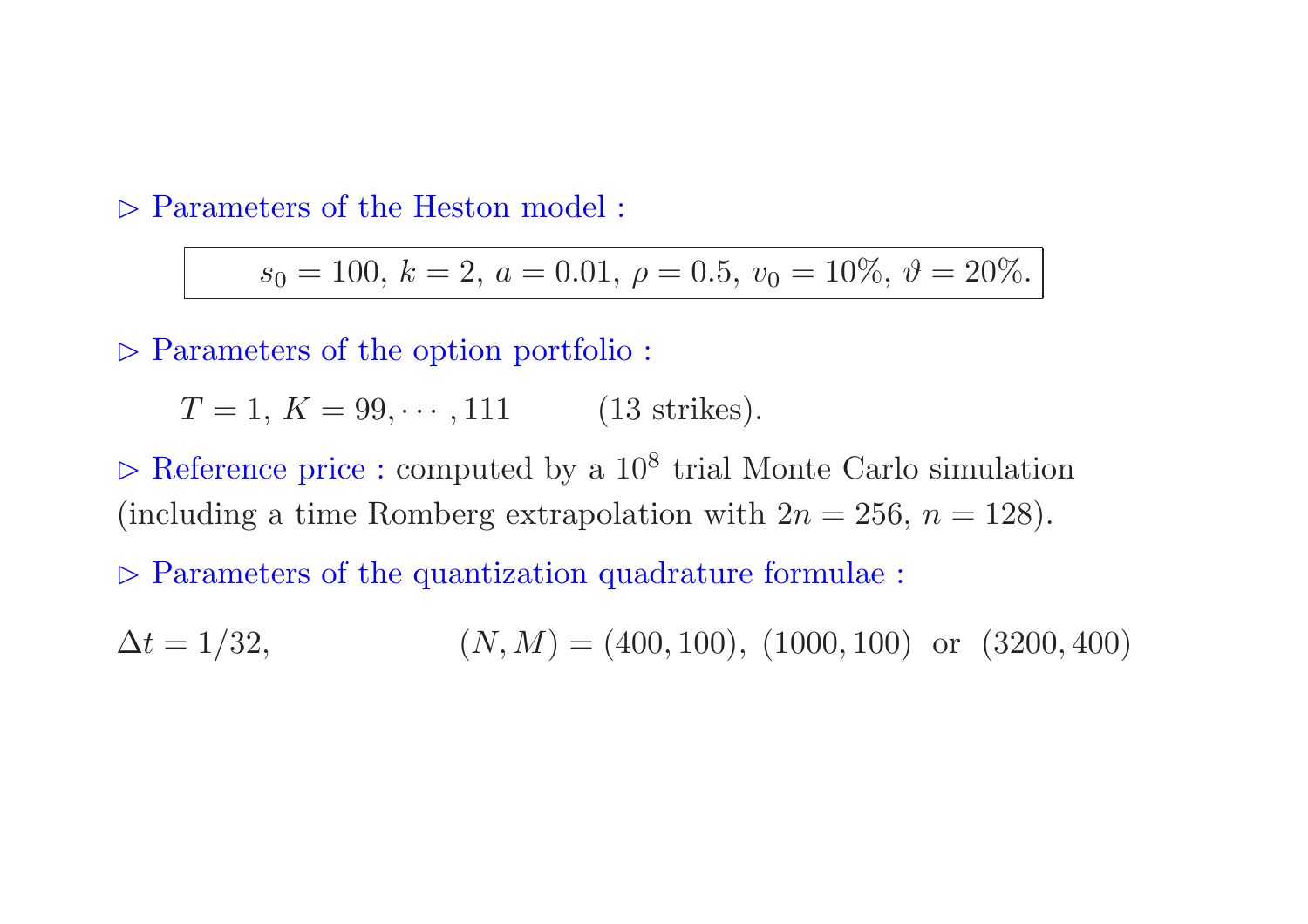

Fig. 5: *K*-Interpolated-log-Romberg extrapolated- FQ price : The error with  $(N, M) = (400, 100), (N, M) = (1000, 100),$  $(N, M) = (3200, 400)$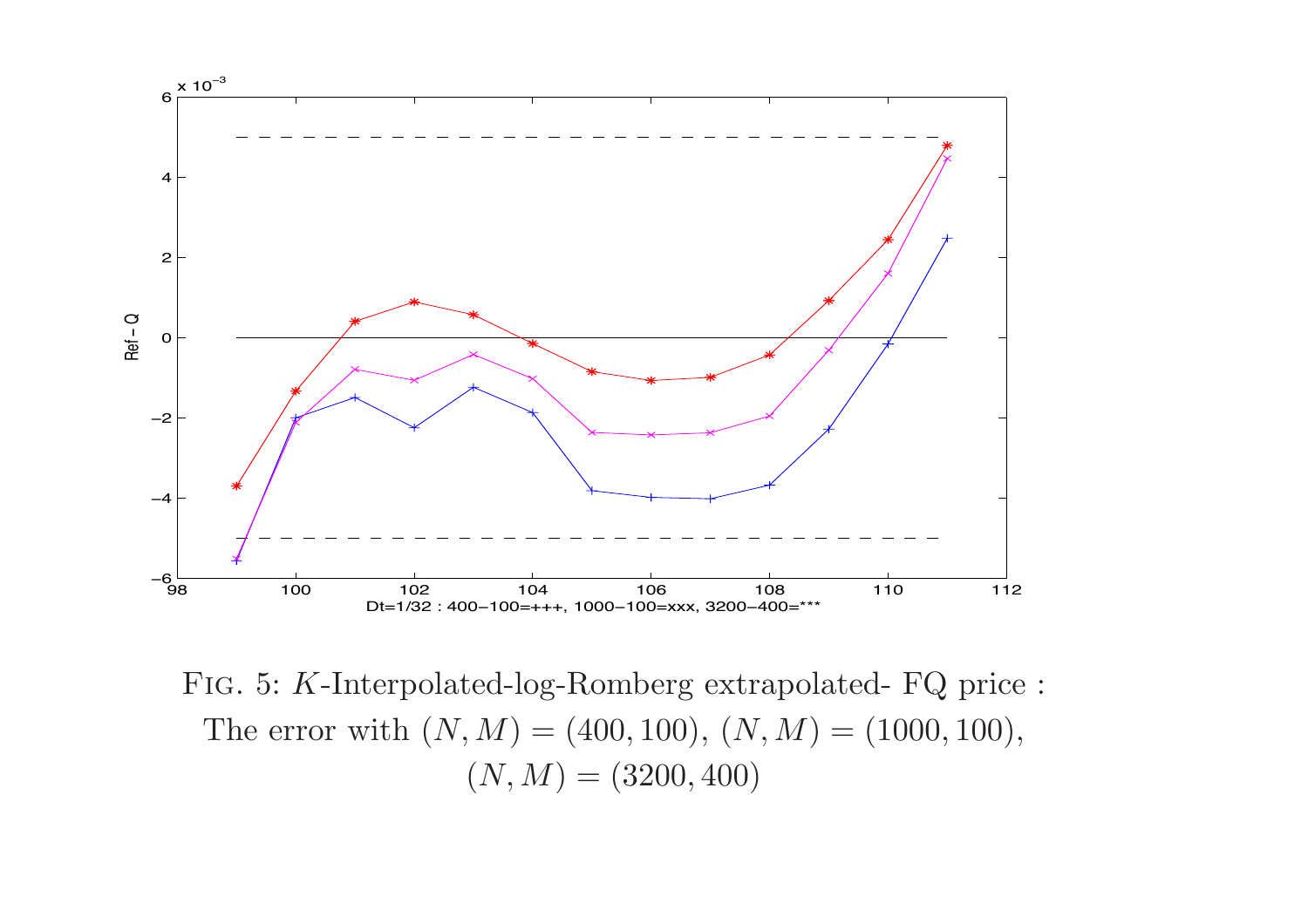

Fig. 6: *K*-Interpolated-log-Romberg extrapolated- FQ price : Convergence as  $\Delta t \rightarrow 0$  with  $(N, M) = (3200, 400)$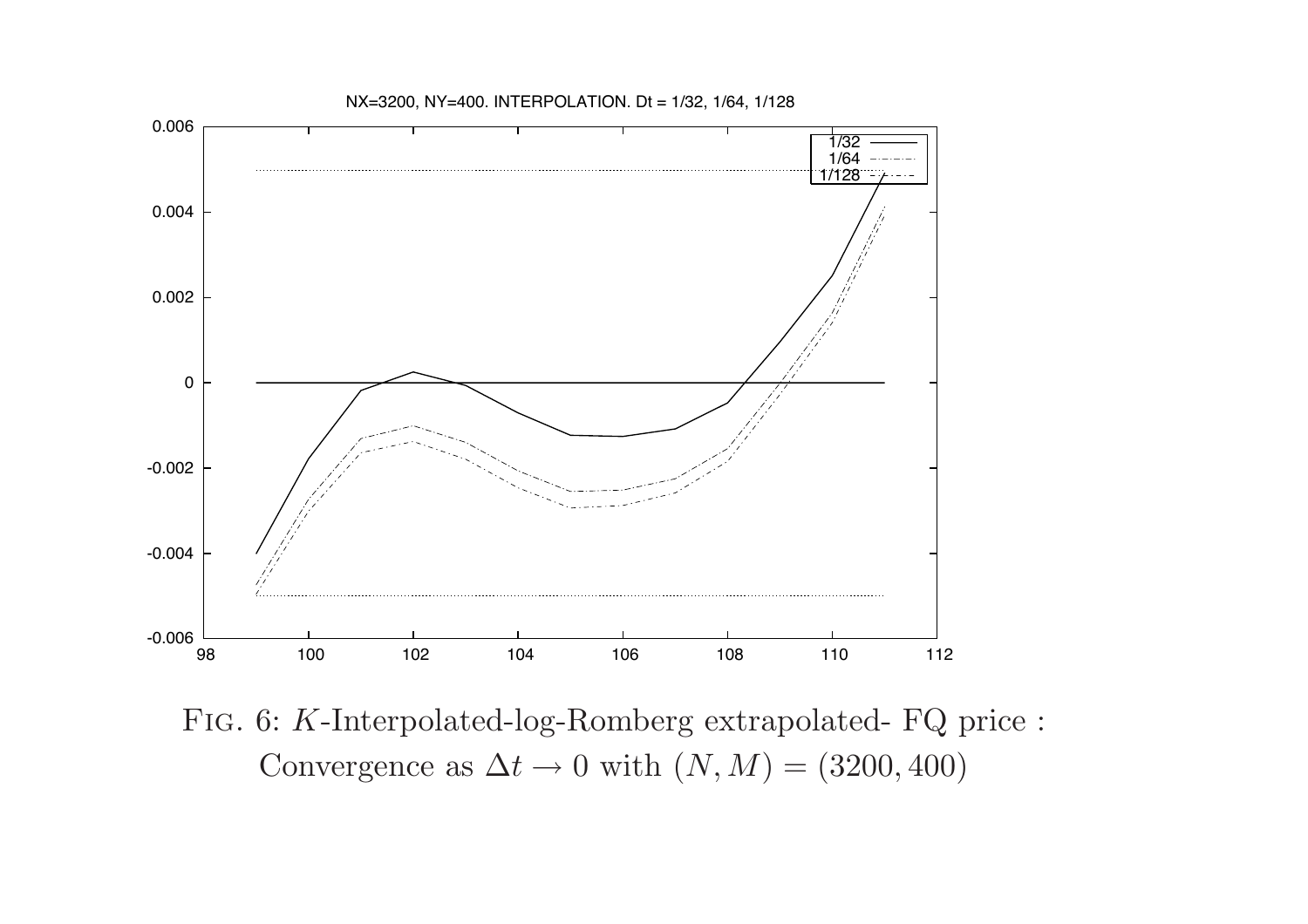#### **Conclusion**

 $\triangleright$  Functional Quantization can compute a whole vector (more than 10) option premia for the Asian option in the Heston model

#### Within 1 cent accuracy in less than 1 second

(implementation in *C* on 2.5 GHz processor).

 $\triangleright$  Functional Quantization is not dedicated to the Heston model. Similar tests carried out in the B-S model, in progress with the SABR model.

 $\triangleright$  Perspective and projects : implementation of theoretical results for Lévy processes, other path-dependent options (barrier options, etc).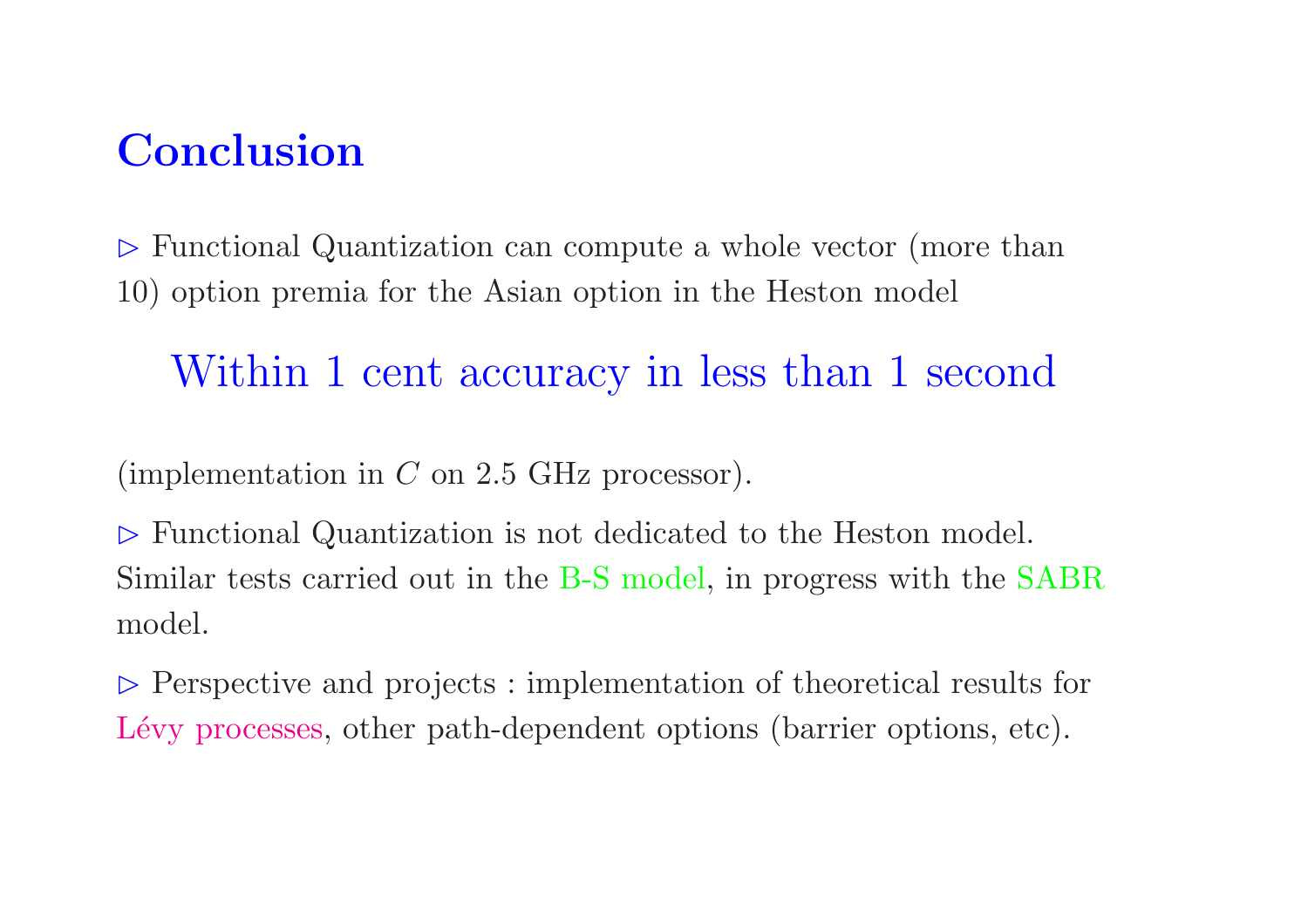# **A possible alternative : The product quantization (G.P.-J. Printems, MCMA, 2006)**

A (stationary) product quantization of the Brownian motion is defined by

$$
\widehat{W}^N := \sum_{n \ge 1} \lambda_n \widehat{\xi}_n^{N_n} e_n^W, \qquad N_1 \times \dots \times N_m \le N
$$

where  $\widehat{\xi}_n^{N_n}$  are 1-dimensional (i.i.d.) optimal  $N_n$ -quantizations.

Less efficient (twice...) but all no storing constraint :

all the "ingredients" (scalar optimal quantizations, optimal size allocations, etc) can be computed from <sup>a</sup> *...*

 $100 \times 2$  matrix !!